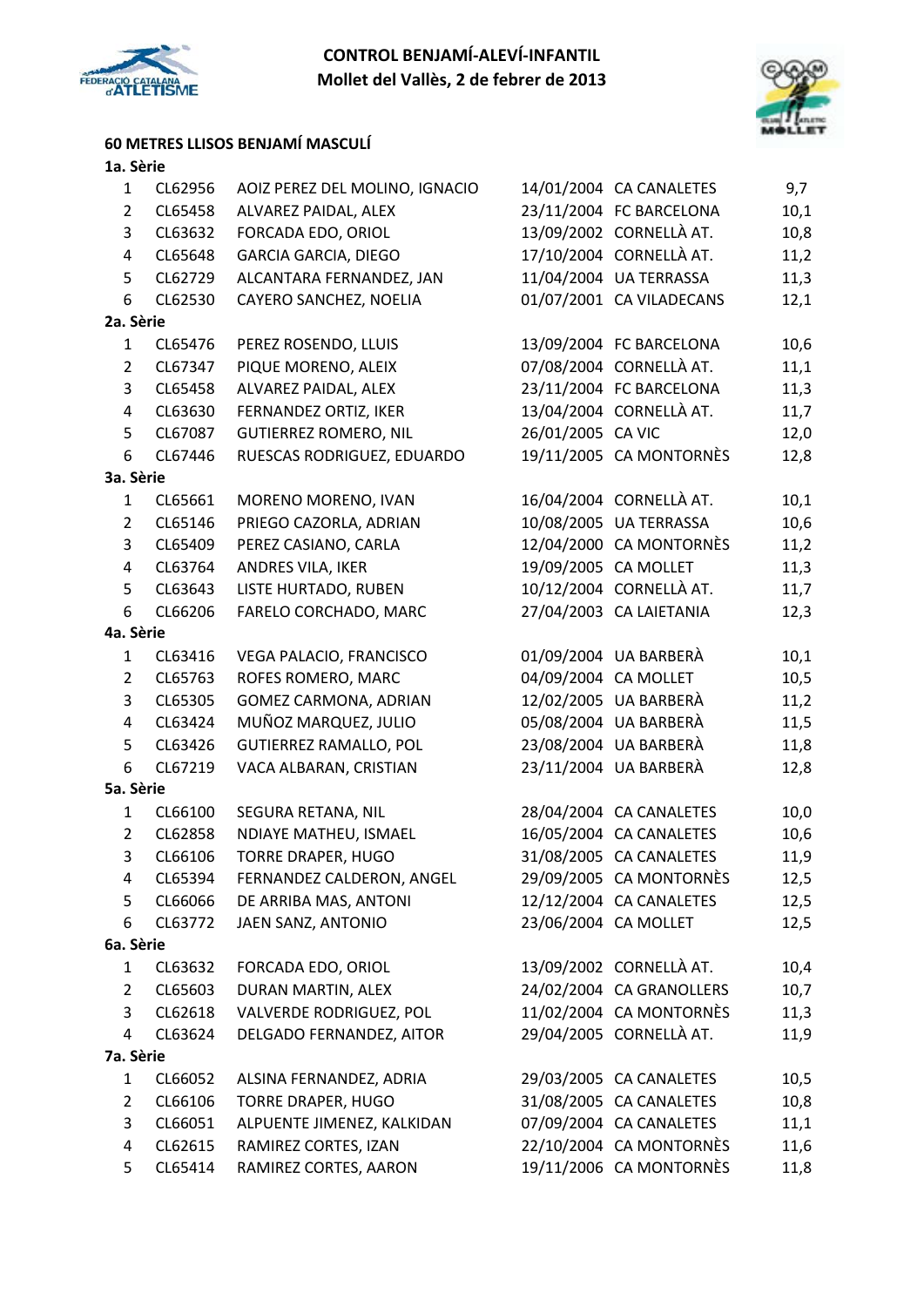



# **SALT D'ALÇADA BENJAMÍ MASCULÍ**

| $\mathbf{1}$            | CL65603 | DURAN MARTIN, ALEX             |                      | 24/02/2004 CA GRANOLLERS | 1,05        |
|-------------------------|---------|--------------------------------|----------------------|--------------------------|-------------|
| $\overline{2}$          | CL65763 | ROFES ROMERO, MARC             |                      | 04/09/2004 CA MOLLET     | 1,05        |
| 3                       | CL63416 | VEGA PALACIO, FRANCISCO        |                      | 01/09/2004 UA BARBERÀ    | 1,05        |
| $\overline{\mathbf{4}}$ | CL62956 | AOIZ PEREZ DEL MOLINO, IGNACIO |                      | 14/01/2004 CA CANALETES  | 1,00        |
| 5                       | CL65648 | <b>GARCIA GARCIA, DIEGO</b>    |                      | 17/10/2004 CORNELLÀ AT.  | 1,00        |
| 6                       | CL63782 | MARTINEZ LOPEZ, POL            | 08/03/2004 CA MOLLET |                          | 1,00        |
| $\overline{7}$          | CL65458 | ALVAREZ PAIDAL, ALEX           |                      | 23/11/2004 FC BARCELONA  | 0,95        |
| 8                       | CL63424 | MUÑOZ MARQUEZ, JULIO           |                      | 05/08/2004 UA BARBERÀ    | 0,95        |
| 8                       | CL67347 | PIQUE MORENO, ALEIX            |                      | 07/08/2004 CORNELLÀ AT.  | 0,95        |
| 10                      | CL62611 | MOLINA FERNANDEZ, VICTOR       |                      | 15/12/2004 CA MONTORNÈS  | 0,90        |
| 11                      | CL65409 | PEREZ CASIANO, CARLA           |                      | 12/04/2000 CA MONTORNÈS  | 0,90        |
| 12                      | CL65661 | MORENO MORENO, IVAN            |                      | 16/04/2004 CORNELLÀ AT.  | 0,85        |
| 12                      | CL65476 | PEREZ ROSENDO, LLUIS           |                      | 13/09/2004 FC BARCELONA  | 0,85        |
| 12                      | CL61174 | VILA I SANCHEZ, ORIOL          |                      | 01/11/2005 CORNELLÀ AT.  | 0,85        |
| 12                      | CL65458 | ALVAREZ PAIDAL, ALEX           |                      | 23/11/2004 FC BARCELONA  | 0,85        |
| 16                      | CL63764 | ANDRES VILA, IKER              |                      | 19/09/2005 CA MOLLET     | 0,85        |
| 17                      | CL66052 | ALSINA FERNANDEZ, ADRIA        |                      | 29/03/2005 CA CANALETES  | 0,85        |
| 18                      | CL67216 | FERNANDEZ MARTIN, JOEL         |                      | 22/11/2004 UA BARBERA    | 0,85        |
| 18                      | CL67446 | RUESCAS RODRIGUEZ, EDUARDO     |                      | 19/11/2005 CA MONTORNÈS  | 0,85        |
| 20                      | CL62530 | CAYERO SANCHEZ, NOELIA         |                      | 01/07/2001 CA VILADECANS | 0,85        |
| 21                      | CL62729 | ALCANTARA FERNANDEZ, JAN       |                      | 11/04/2004 UA TERRASSA   | 0,80        |
| 22                      | CL67087 | <b>GUTIERREZ ROMERO, NIL</b>   | 26/01/2005 CA VIC    |                          | 0,80        |
| 22                      | CL63643 | LISTE HURTADO, RUBEN           |                      | 10/12/2004 CORNELLÀ AT.  | 0,80        |
| 24                      | CL63426 | <b>GUTIERREZ RAMALLO, POL</b>  |                      | 23/08/2004 UA BARBERÀ    | 0,80        |
| 24                      | CL62618 | VALVERDE RODRIGUEZ, POL        |                      | 11/02/2004 CA MONTORNÈS  | 0,80        |
| 26                      | CL65323 | MIGALLON FERNANDEZ, JOAN       |                      | 14/10/2004 UA BARBERÀ    | 0,80        |
| 27                      | CL63630 | FERNANDEZ ORTIZ, IKER          |                      | 13/04/2004 CORNELLÀ AT.  | 0,75        |
| 27                      | CL65305 | GOMEZ CARMONA, ADRIAN          |                      | 12/02/2005 UA BARBERA    | 0,75        |
| 29                      | CL62615 | RAMIREZ CORTES, IZAN           |                      | 22/10/2004 CA MONTORNÈS  | 0,75        |
| 29                      | CL65394 | FERNANDEZ CALDERON, ANGEL      |                      | 29/09/2005 CA MONTORNÈS  | 0,75        |
| 31                      | CL65146 | PRIEGO CAZORLA, ADRIAN         |                      | 10/08/2005 UA TERRASSA   | 0,75        |
| 32                      | CL66206 | FARELO CORCHADO, MARC          |                      | 27/04/2003 CA LAIETANIA  | 0,75        |
| 32                      | CL67219 | VACA ALBARAN, CRISTIAN         |                      | 23/11/2004 UA BARBERÀ    | 0,75        |
| 34                      | CL66106 | <b>TORRE DRAPER, HUGO</b>      |                      | 31/08/2005 CA CANALETES  | 0,75        |
|                         | CL63624 | DELGADO FERNANDEZ, AITOR       |                      | 29/04/2005 CORNELLÀ AT.  | <b>NULS</b> |
|                         | CL65414 | RAMIREZ CORTES, AARON          |                      | 19/11/2006 CA MONTORNÈS  | <b>NULS</b> |
|                         |         |                                |                      |                          |             |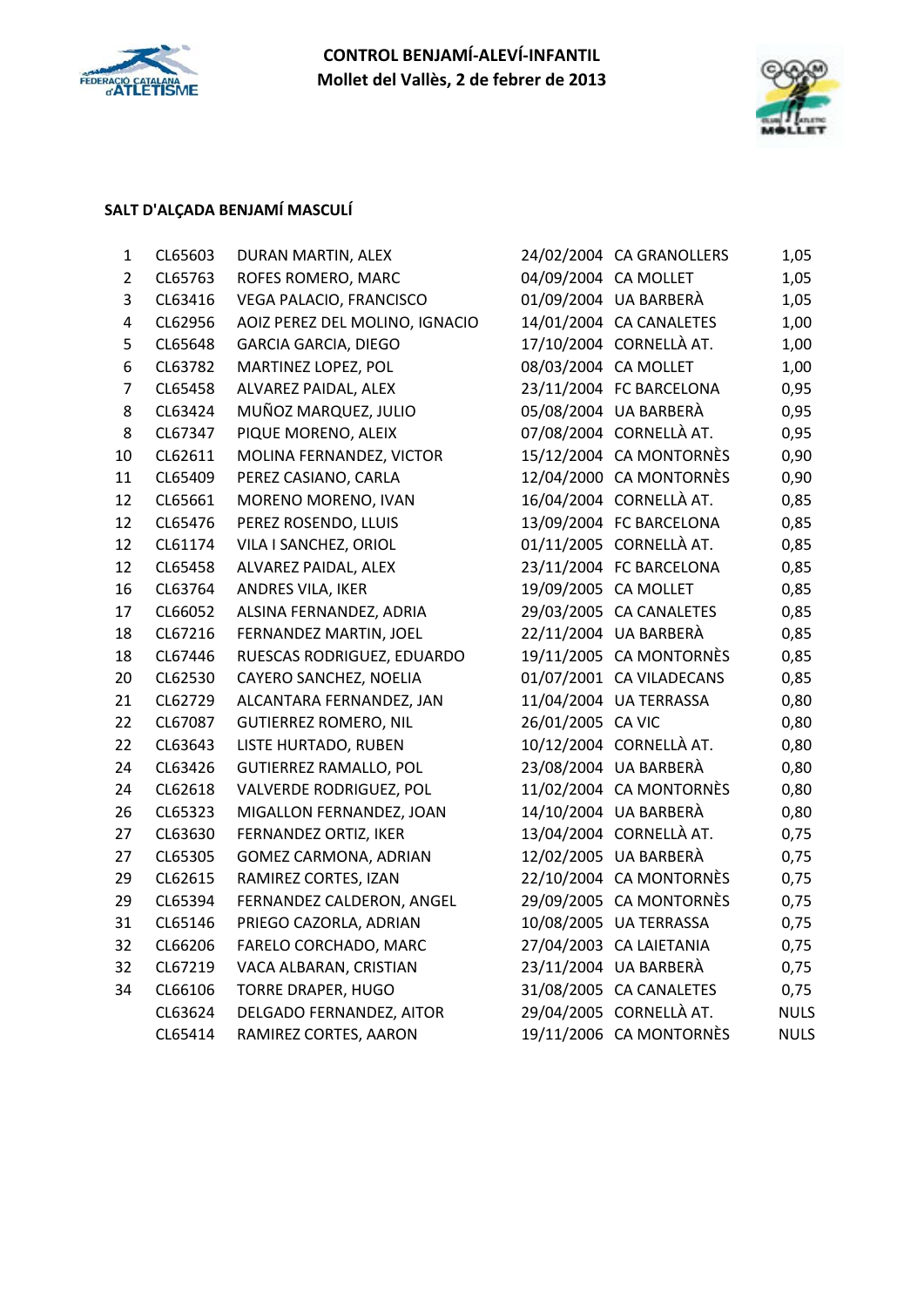

**60 METRES LLISOS BENJAMÍ FEMENÍ**



| 1a. Sèrie |                                       |                      |                            |      |
|-----------|---------------------------------------|----------------------|----------------------------|------|
|           | 1 CL65945 NUÑEZ SANCHEZ, NEUS         |                      | 05/06/2005 CA VILADECANS   | 10,5 |
|           | 2 CL65427 VIVES GALBANY, LAIA         |                      | 07/08/2005 CA MONTORNÈS    | 10,6 |
|           | 3 CL63633 FORCADA EDO, ARIADNA        |                      | 11/06/2004 CORNELLÀ AT.    | 10,8 |
|           | 4 CL67414 MOJEDANO ILLAMOLA, NOA      |                      | 05/07/2004 CA LAIETANIA    | 11,2 |
|           | 5 CL65425 VALERO ALCARAZ, ALBA        |                      | 25/07/2005 CA MONTORNÈS    | 11,4 |
|           | 6 CL65473 HERNANDEZ GOMEZ, AINA       |                      | 17/03/2005 FC BARCELONA    | 11,4 |
| 2a. Sèrie |                                       |                      |                            |      |
|           | 1 CL65466 CARRASCO PEREZ, MARTINA     |                      | 10/06/2004 FC BARCELONA    | 9,9  |
|           | 2 CL65729 EJARQUE RAMOS, PAULA        | 27/11/2004 CA MOLLET |                            | 10,3 |
|           | 3 CL61169 SANCHEZ NOVENSA, ASHA       |                      | 13/05/2004 CORNELLÀ AT.    | 11,9 |
|           | 4 CL65185 FUENTES MAS, JULIA          |                      | 14/12/2005 UA TERRASSA     | 11,9 |
|           | 5 CL65457 ALVAREZ PAIDAL, AINA        |                      | 23/11/2004 FC BARCELONA    | 11,9 |
|           | 6 CL62716 FOLCH GARCIA, JULIA         |                      | 07/09/2004 UA TERRASSA     | 15,2 |
| 3a. Sèrie |                                       |                      |                            |      |
|           | 1 CL65304 GOMEZ CARMONA, INES         |                      | 12/02/2005 UA BARBERÀ      | 9,7  |
|           | 2 CL61160 PIQUE MORENO, LAIA          |                      | 07/08/2004 CORNELLÀ AT.    | 10,9 |
|           | 3 CL65665 REY OSUNA, PATRICIA         |                      | 23/03/2004 CORNELLÀ AT.    | 10,9 |
|           | 4 CL65460 BERGE PONS, EDNA            |                      | 24/01/2005 FC BARCELONA    | 11,2 |
|           | 5 CL65732 FILBA GIRALT, ARIADNA       | 19/04/2005 CA MOLLET |                            | 11,6 |
|           | 6 CL63769 GRACIA BOCANEGRA, IRIS      | 29/10/2005 CA MOLLET |                            | 11,9 |
| 4a. Sèrie |                                       |                      |                            |      |
|           | 1 CL61171 TUÑON NOVENSA, ANNA         |                      | 02/04/2004 CORNELLÀ AT.    | 10,7 |
|           | 2 CL63787 MULERO MATOS, IRATXE        | 25/05/2004 CA MOLLET |                            | 11,4 |
|           | 3 CL63410 MARTINEZ RAMOS, ALBA        |                      | 20/06/2004 UA BARBERÀ      | 11,7 |
|           | 4 CL61170 SONEIRA CASTRO, ANNA        |                      | 12/03/2004 CORNELLÀ AT.    | 11,8 |
|           | 5 CL62617 TRISTANY RODRIGUEZ, MARTINA |                      | 19/11/2004 CA MONTORNÈS    | 12,9 |
|           | 6 CL63423 MUÑOZ MARQUEZ, LUCIA        |                      | 05/08/2004 UA BARBERÀ      | 12,9 |
| 5a. Sèrie |                                       |                      |                            |      |
|           | 1 CL62863 PEREZ GARCIA, LAURA         |                      | 03/03/2004 CA CANALETES    | 10,3 |
|           | 2 CL61161 ARRIBAS MANCHEÑO, SARA      |                      | 07/02/2004 CORNELLÀ AT.    | 10,9 |
|           | 3 CL65322 MARTINEZ VALCARCEL, LAURA   |                      | 06/06/2005 UA BARBERÀ      | 11,2 |
|           | 4 CL67566 MARTINEZ BUSQUETS, ANTXELL  | 27/02/2005 CA PARETS |                            | 11,9 |
|           | 5 CL65665 REY OSUNA, PATRICIA         |                      | 23/03/2004 CORNELLÀ AT.    | 12,9 |
|           | 6 CL65347 SERRANO GONZALEZ, PAOLA     |                      | 27/09/2005 UA BARBERÀ      | 13,1 |
| 6a. Sèrie |                                       |                      |                            |      |
|           | 1 CL63883 GONZALEZ PERELLO, LAURA     |                      | 30/11/2004 UA BARBERÀ      | 10,3 |
|           | 2 CL67567 SOLER RAMOS, LAIA           | 28/10/2005 CA PARETS |                            | 11,2 |
|           | 3 CL63421 ALBIAC VILAS, LAURA         |                      | 09/07/2004 UA BARBERÀ      | 11,5 |
| 7a. Sèrie |                                       |                      |                            |      |
|           | 1 CL66007 SANTOS PEREZ, CLAUDIA       |                      | 24/09/2004 U COLOMENCA AT. | 11,2 |
|           | 2 CL66092 REQUENA LOURO, RAQUEL       |                      | 01/07/2005 CA CANALETES    | 11,9 |

3 CL64920 GOMEZ JIMENEZ, PAULA 29/07/2004 CA PARETS 12,0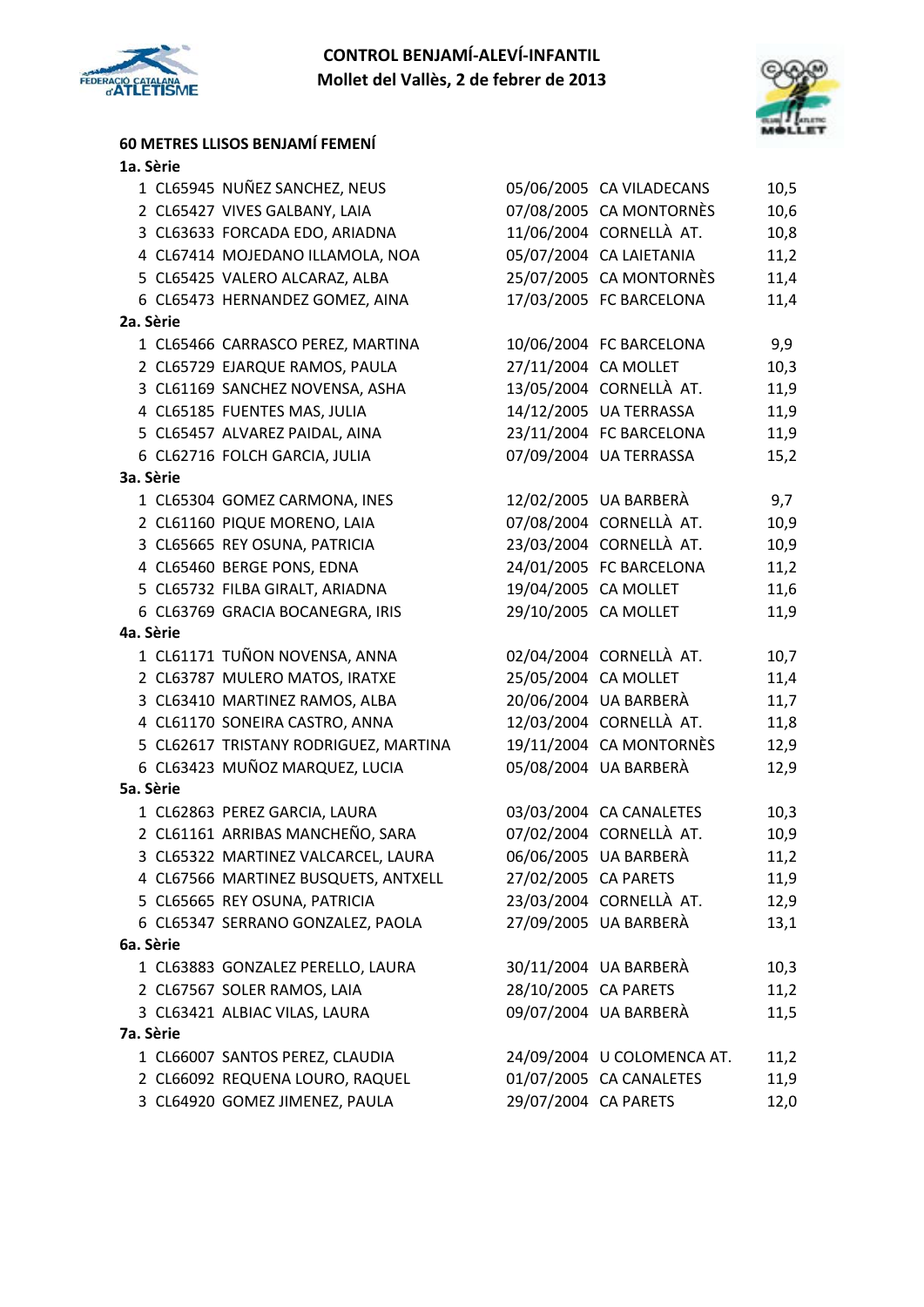



### **SALT D'ALÇADA BENJAMÍ FEMENÍ**

|  | 1 CL61171 TUÑON NOVENSA, ANNA        |                      | 02/04/2004 CORNELLÀ AT.  | 1,05        |
|--|--------------------------------------|----------------------|--------------------------|-------------|
|  | 2 CL65466 CARRASCO PEREZ, MARTINA    |                      | 10/06/2004 FC BARCELONA  | 1,00        |
|  | 3 CL61160 PIQUE MORENO, LAIA         |                      | 07/08/2004 CORNELLÀ AT.  | 1,00        |
|  | 4 CL63787 MULERO MATOS, IRATXE       | 25/05/2004 CA MOLLET |                          | 0,95        |
|  | 4 CL61161 ARRIBAS MANCHEÑO, SARA     |                      | 07/02/2004 CORNELLÀ AT.  | 0,95        |
|  | 6 CL67414 MOJEDANO ILLAMOLA, NOA     |                      | 05/07/2004 CA LAIETANIA  | 0,95        |
|  | 7 CL65427 VIVES GALBANY, LAIA        |                      | 07/08/2005 CA MONTORNÈS  | 0,95        |
|  | 7 CL65304 GOMEZ CARMONA, INES        |                      | 12/02/2005 UA BARBERÀ    | 0,95        |
|  | 9 CL65945 NUÑEZ SANCHEZ, NEUS        |                      | 05/06/2005 CA VILADECANS | 0,90        |
|  | 10 CL62863 PEREZ GARCIA, LAURA       |                      | 03/03/2004 CA CANALETES  | 0,90        |
|  | 11 CL65460 BERGE PONS, EDNA          |                      | 24/01/2005 FC BARCELONA  | 0,90        |
|  | 11 CL65457 ALVAREZ PAIDAL, AINA      |                      | 23/11/2004 FC BARCELONA  | 0,90        |
|  | 13 CL63883 GONZALEZ PERELLO, LAURA   |                      | 30/11/2004 UA BARBERÀ    | 0,90        |
|  | 13 CL63633 FORCADA EDO, ARIADNA      |                      | 11/06/2004 CORNELLÀ AT.  | 0,90        |
|  | 15 CL66092 REQUENA LOURO, RAQUEL     |                      | 01/07/2005 CA CANALETES  | 0,90        |
|  | 16 CL65729 EJARQUE RAMOS, PAULA      | 27/11/2004 CA MOLLET |                          | 0,85        |
|  | 17 CL65425 VALERO ALCARAZ, ALBA      |                      | 25/07/2005 CA MONTORNÈS  | 0,85        |
|  | 18 CL61170 SONEIRA CASTRO, ANNA      |                      | 12/03/2004 CORNELLÀ AT.  | 0,80        |
|  | 19 CL65665 REY OSUNA, PATRICIA       |                      | 23/03/2004 CORNELLÀ AT.  | 0,80        |
|  | 20 CL63421 ALBIAC VILAS, LAURA       |                      | 09/07/2004 UA BARBERÀ    | 0,80        |
|  | 20 CL62716 FOLCH GARCIA, JULIA       |                      | 07/09/2004 UA TERRASSA   | 0,80        |
|  | 22 CL61169 SANCHEZ NOVENSA, ASHA     |                      | 13/05/2004 CORNELLÀ AT.  | 0,80        |
|  | 24 CL63423 MUÑOZ MARQUEZ, LUCIA      |                      | 05/08/2004 UA BARBERÀ    | 0,80        |
|  | 26 CL65473 HERNANDEZ GOMEZ, AINA     |                      | 17/03/2005 FC BARCELONA  | 0,75        |
|  | 27 CL65322 MARTINEZ VALCARCEL, LAURA |                      | 06/06/2005 UA BARBERÀ    | 0,75        |
|  | 27 CL65413 PUJOL CORCOLES, ELSA      |                      | 27/12/2005 CA MONTORNÈS  | 0,75        |
|  | CL65347 SERRANO GONZALEZ, PAOLA      |                      | 27/09/2005 UA BARBERÀ    | <b>NULS</b> |
|  | CL67566 MARTINEZ BUSQUETS, ANTXELL   | 27/02/2005 CA PARETS |                          | <b>NULS</b> |
|  | CL63410 MARTINEZ RAMOS, ALBA         |                      | 20/06/2004 UA BARBERÀ    | <b>NULS</b> |
|  | CL62617 TRISTANY RODRIGUEZ, MARTINA  |                      | 19/11/2004 CA MONTORNÈS  | <b>NULS</b> |

| CL61171 TUÑON NOVENSA, ANNA         |                      | 02/04/2004 CORNELLÀ AT.  | 1,05        |
|-------------------------------------|----------------------|--------------------------|-------------|
| CL65466 CARRASCO PEREZ, MARTINA     |                      | 10/06/2004 FC BARCELONA  | 1,00        |
| CL61160 PIQUE MORENO, LAIA          |                      | 07/08/2004 CORNELLÀ AT.  | 1,00        |
| CL63787 MULERO MATOS, IRATXE        |                      | 25/05/2004 CA MOLLET     | 0,95        |
| CL61161 ARRIBAS MANCHEÑO, SARA      |                      | 07/02/2004 CORNELLÀ AT.  | 0,95        |
| CL67414 MOJEDANO ILLAMOLA, NOA      |                      | 05/07/2004 CA LAIETANIA  | 0,95        |
| CL65427 VIVES GALBANY, LAIA         |                      | 07/08/2005 CA MONTORNÈS  | 0,95        |
| CL65304 GOMEZ CARMONA, INES         |                      | 12/02/2005 UA BARBERÀ    | 0,95        |
| CL65945 NUÑEZ SANCHEZ, NEUS         |                      | 05/06/2005 CA VILADECANS | 0,90        |
| CL62863 PEREZ GARCIA, LAURA         |                      | 03/03/2004 CA CANALETES  | 0,90        |
| CL65460 BERGE PONS, EDNA            |                      | 24/01/2005 FC BARCELONA  | 0,90        |
| CL65457 ALVAREZ PAIDAL, AINA        |                      | 23/11/2004 FC BARCELONA  | 0,90        |
| CL63883 GONZALEZ PERELLO, LAURA     |                      | 30/11/2004 UA BARBERÀ    | 0,90        |
| CL63633 FORCADA EDO, ARIADNA        |                      | 11/06/2004 CORNELLÀ AT.  | 0,90        |
| CL66092 REQUENA LOURO, RAQUEL       |                      | 01/07/2005 CA CANALETES  | 0,90        |
| CL65729 EJARQUE RAMOS, PAULA        | 27/11/2004 CA MOLLET |                          | 0,85        |
| CL65425 VALERO ALCARAZ, ALBA        |                      | 25/07/2005 CA MONTORNÈS  | 0,85        |
| CL61170 SONEIRA CASTRO, ANNA        |                      | 12/03/2004 CORNELLÀ AT.  | 0,80        |
| CL65665 REY OSUNA, PATRICIA         |                      | 23/03/2004 CORNELLÀ AT.  | 0,80        |
| CL63421 ALBIAC VILAS, LAURA         |                      | 09/07/2004 UA BARBERÀ    | 0,80        |
| CL62716 FOLCH GARCIA, JULIA         |                      | 07/09/2004 UA TERRASSA   | 0,80        |
| CL61169 SANCHEZ NOVENSA, ASHA       |                      | 13/05/2004 CORNELLÀ AT.  | 0,80        |
| CL63423 MUÑOZ MARQUEZ, LUCIA        |                      | 05/08/2004 UA BARBERÀ    | 0,80        |
| CL65473 HERNANDEZ GOMEZ, AINA       |                      | 17/03/2005 FC BARCELONA  | 0,75        |
| CL65322 MARTINEZ VALCARCEL, LAURA   |                      | 06/06/2005 UA BARBERÀ    | 0,75        |
| CL65413 PUJOL CORCOLES, ELSA        |                      | 27/12/2005 CA MONTORNÈS  | 0,75        |
| CL65347 SERRANO GONZALEZ, PAOLA     |                      | 27/09/2005 UA BARBERÀ    | <b>NULS</b> |
| CL67566 MARTINEZ BUSQUETS, ANTXELL  | 27/02/2005 CA PARETS |                          | <b>NULS</b> |
| CL63410 MARTINEZ RAMOS, ALBA        |                      | 20/06/2004 UA BARBERÀ    | <b>NULS</b> |
| CL62617 TRISTANY RODRIGUEZ, MARTINA |                      | 19/11/2004 CA MONTORNÈS  | <b>NULS</b> |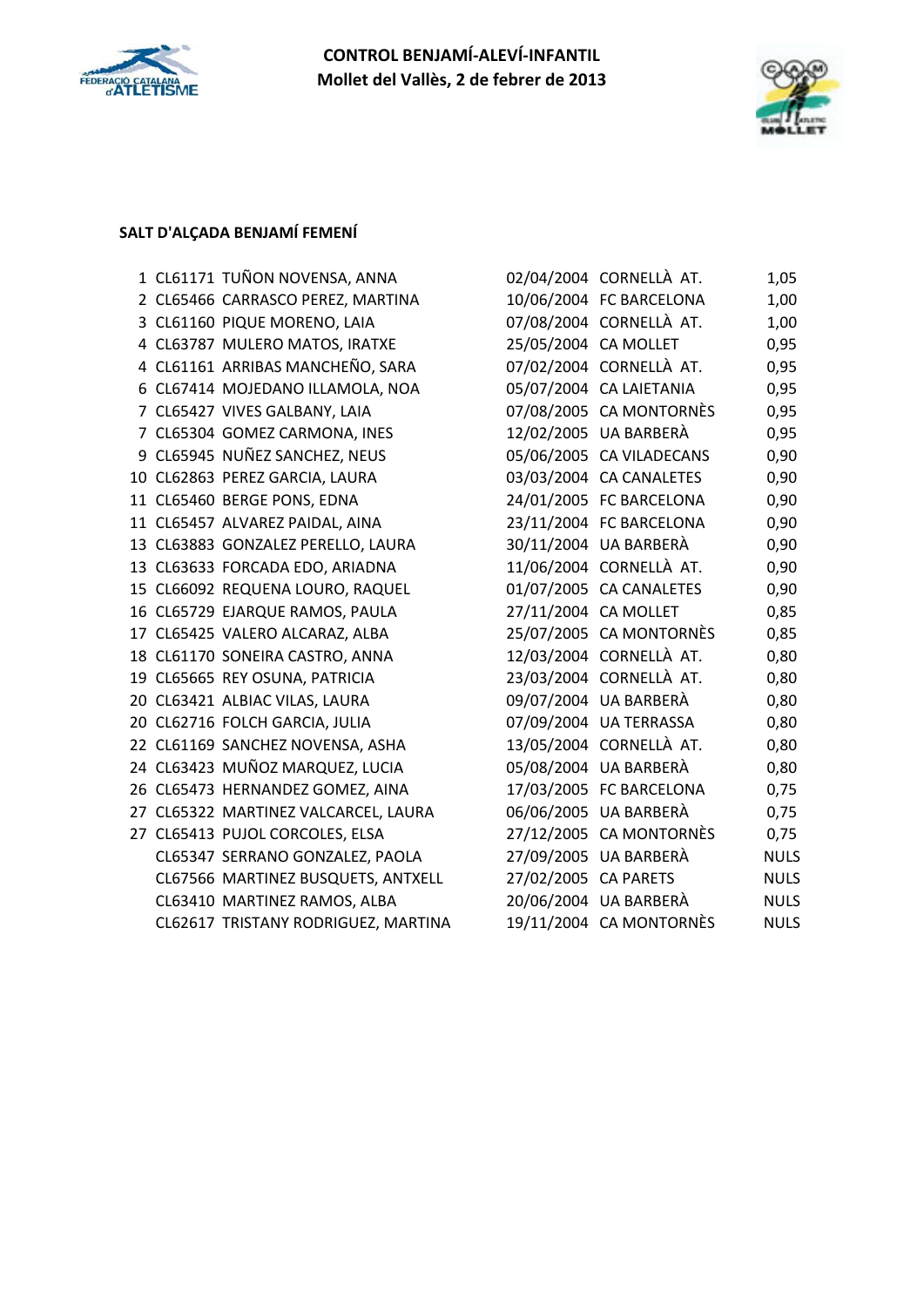



# **600 METRES LLISOS ALEVÍ FEMENÍ**

| $\mathbf{1}$   | CL66702 | SALGADO BOIXADERAS, JULIA      |                      | 12/01/2002 CA CANALETES       | 1,54,1 |
|----------------|---------|--------------------------------|----------------------|-------------------------------|--------|
| $\overline{2}$ | CL61640 | BAHIM, GHITA                   |                      | 29/05/2002 CA MOLLET          | 1,58,1 |
| 3              | CL62158 | MARTINEZ ORTUÑO, MARINA        |                      | 13/02/2002 CA LAIETANIA       | 2,01,9 |
| 4              | CL58113 | MONGAY MARTINEZ, KARLA         |                      | 15/09/2002 AE S.ANDREU BARCA  | 2,08,4 |
| 5              | CL57168 | MARTINEZ GONZALEZ, ELENA       |                      | 10/07/2002 CORNELLÀ AT.       | 2,09,9 |
| 6              | CL63645 | LOPEZ LOPEZ, MARINA            |                      | 27/02/2003 CORNELLÀ AT.       | 2,15,7 |
| $\overline{7}$ | CL64374 | MARIN BAYO, LAURA              |                      | 16/04/2003 CA MOLLET          | 2,16,6 |
| 8              | CL65474 | MICHEL GODIN, VIC              |                      | 13/05/2003 FC BARCELONA       | 2,17,2 |
| 9              | CL62602 | CHOURFI GUENNOUN, SALMA        |                      | 22/02/2003 CA MONTORNÈS       | 2,19,2 |
| 10             | CL62558 | LAHOSA CALVO, MARIONA          | 28/02/2002 CA PARETS |                               | 2,20,2 |
| 11             | CL65708 | ADAN RODRIGO, RAQUEL           |                      | 10/10/2002 CA MOLLET          | 2,20,7 |
| 12             | CL62821 | CAPDEVILA MASO, ELISENDA       |                      | 18/02/2002 CA CANALETES       | 2,21,4 |
| 13             | CL63976 | FERRER FERNANDEZ, ANDREA       |                      | 08/01/2002 ISS - L'HOSPITALET | 2,21,8 |
| 14             | CL64745 | <b>CARNICER FONT, NARAIA</b>   |                      | 16/06/2003 AE S.ANDREU BARCA  | 2,21,8 |
| 15             | CL62614 | PEREZ LOPEZ, NURIA             |                      | 11/12/2003 CA MONTORNÈS       | 2,33,4 |
| 2a. Sèrie      |         |                                |                      |                               |        |
| $\mathbf{1}$   | CL67422 | DE LA PIEDRA HERNANDEZ, PAULA  |                      | 22/02/2003 CA MOLLET          | 2,09,7 |
| $\overline{2}$ | CL65412 | PORTILLO FERNANDEZ, AITANA     |                      | 30/12/2002 CA MONTORNÈS       | 2,12,0 |
| 3              | CL60943 | PUY BAQUÉ, ONA                 |                      | 02/07/2003 CA LAIETANIA       | 2,14,2 |
| 4              | CL60802 | SAURA PETEGNIEF, CHLOE         |                      | 14/07/2003 CA CANALETES       | 2,15,6 |
| 5              | CL62159 | NAVAS GUERRERO, AINHOA         |                      | 06/11/2002 CA LAIETANIA       | 2,16,5 |
| 6              | CL62846 | LOPEZ CABALLER, MARTA          |                      | 24/05/2002 CA CANALETES       | 2,17,1 |
| $\overline{7}$ | CL65472 | <b>GUZMAN GARCIA, PAULA</b>    |                      | 26/12/2002 FC BARCELONA       | 2,21,8 |
| 8              | CL63393 | ROS BAUTISTA, ANNA             |                      | 06/09/2002 ISS - L'HOSPITALET | 2,24,6 |
| 9              | CL59442 | PAÑELLA HERMENS, ANNA          |                      | 09/04/2003 AE S.ANDREU BARCA  | 2,29,6 |
| 10             | CL65000 | ARRANZ LOPEZ, BARBARA          |                      | 28/10/2003 AE S.ANDREU BARCA  | 2,36,8 |
| 11             | CL64744 | PEREZ BERMUDEZ, LING           |                      | 14/07/2003 AE S.ANDREU BARCA  | 2,37,8 |
| 12             | CL67441 | CHOURFI GUENNOUN, OMAIMA       |                      | 03/03/2002 CA MONTORNÈS       | 2,37,8 |
| 13             | CL57611 | <b>GURRI CASALS, LIDIA</b>     |                      | 19/05/2002 CA MONTORNÈS       | 2,38,5 |
| 14             | CL65415 | RAMIREZ ARMENTA, SANDRA        |                      | 24/09/2003 CA MONTORNÈS       | 2,53,7 |
| 15             | CL67428 | GONZALEZ REINA, NAIARA         |                      | 02/04/2003 CA MOLLET          | 2,54,3 |
|                |         |                                |                      |                               |        |
|                |         | 2000 METRES MARXA ALEVÍ FEMENÍ |                      |                               |        |

|    | CL57168 | MARTINEZ GONZALEZ, ELENA       |                   | 10/07/2002 CORNELLÀ AT.       | 12,40,5 |
|----|---------|--------------------------------|-------------------|-------------------------------|---------|
| 2  | CL60066 | <b>GUTIERREZ ROMERO, LAURA</b> | 31/01/2003 CA VIC |                               | 13,09,1 |
| 3  | CL62846 | LOPEZ CABALLER, MARTA          |                   | 24/05/2002 CA CANALETES       | 13,09,7 |
| 4  | CL60669 | OBRADORS BARO, MARTA           |                   | 02/12/2003 ISS - L'HOSPITALET | 13,39,8 |
| 5. | CL60572 | RUIZ FRANCH, MALENA            |                   | 11/08/2003 ISS - L'HOSPITALET | 13,59,3 |
| 6  | CL61091 | DALMAU CLOTET, GINA            |                   | 01/10/2003 AVINENT MANRESA    | 14,14,8 |
| 7  | CL58308 | PEREIRAS NEIRA, NURIA          |                   | 24/01/2002 ISS - L'HOSPITALET | 14,22,0 |
| 8  | CL62533 | GARCIA MARTIN-DOIMEADIOS, ANA  |                   | 17/06/2002 CA VILADECANS      | 14,27,3 |
| 9  | CL62608 | KARACH REVERTE, SANA           |                   | 15/03/2003 CA MONTORNÈS       | 14,29,4 |
| 10 | CL63645 | LOPEZ LOPEZ, MARINA            |                   | 27/02/2003 CORNELLÀ AT.       | 15,02,6 |
| 11 | CL59727 | PUNZANO LATORRE, CARLA         |                   | 05/02/2003 CA MONTORNÈS       | 16,40,1 |
|    |         |                                |                   |                               |         |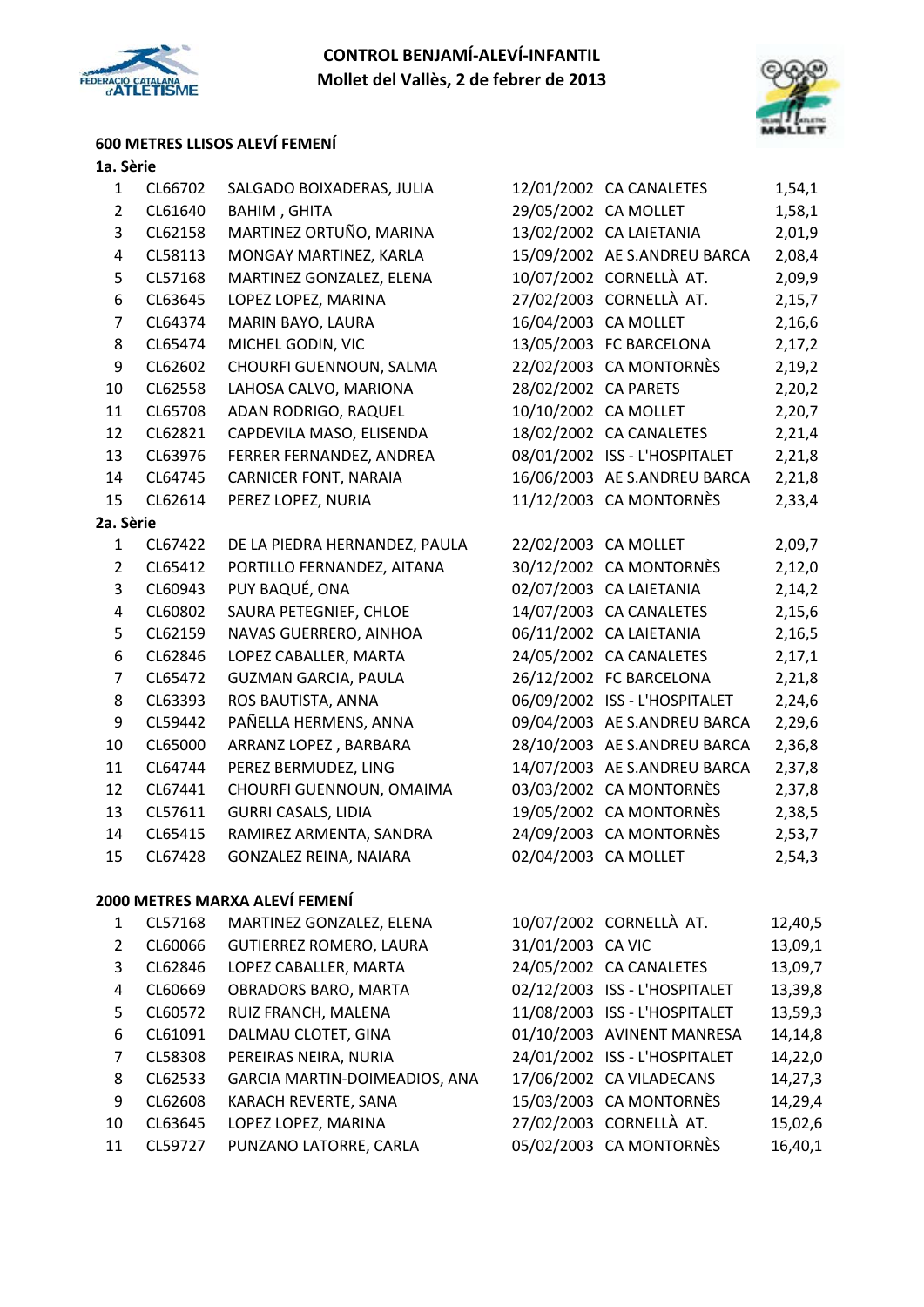



# **SALT DE LLARGADA ALEVÍ FEMENÍ**

| CL66702<br>CL58113<br>CL61640<br>CL65412<br>CL61264<br>CL60572<br>CL57168<br>CL60943<br>CL62821 | SALGADO BOIXADERAS, JULIA<br>MONGAY MARTINEZ, KARLA<br><b>BAHIM, GHITA</b><br>PORTILLO FERNANDEZ, AITANA<br>RODRIGUEZ GONZALEZ, PAULA<br>RUIZ FRANCH, MALENA | 29/05/2002 CA MOLLET<br>27/06/2002 CA MOLLET                                                                                                                                                                                                                                                                                                                                                                                                                                                                                                                                                                                                                                                                        | 12/01/2002 CA CANALETES<br>15/09/2002 AE S.ANDREU BARCA<br>30/12/2002 CA MONTORNÈS<br>11/08/2003 ISS - L'HOSPITALET | 3,61<br>3,40<br>3,40<br>3,31<br>3,30<br>3,24                                                                                                                                                                                                                                                                                                                                                                                                                                                                                                                                                                                                                                                                                                                                                                                         |
|-------------------------------------------------------------------------------------------------|--------------------------------------------------------------------------------------------------------------------------------------------------------------|---------------------------------------------------------------------------------------------------------------------------------------------------------------------------------------------------------------------------------------------------------------------------------------------------------------------------------------------------------------------------------------------------------------------------------------------------------------------------------------------------------------------------------------------------------------------------------------------------------------------------------------------------------------------------------------------------------------------|---------------------------------------------------------------------------------------------------------------------|--------------------------------------------------------------------------------------------------------------------------------------------------------------------------------------------------------------------------------------------------------------------------------------------------------------------------------------------------------------------------------------------------------------------------------------------------------------------------------------------------------------------------------------------------------------------------------------------------------------------------------------------------------------------------------------------------------------------------------------------------------------------------------------------------------------------------------------|
|                                                                                                 |                                                                                                                                                              |                                                                                                                                                                                                                                                                                                                                                                                                                                                                                                                                                                                                                                                                                                                     |                                                                                                                     |                                                                                                                                                                                                                                                                                                                                                                                                                                                                                                                                                                                                                                                                                                                                                                                                                                      |
|                                                                                                 |                                                                                                                                                              |                                                                                                                                                                                                                                                                                                                                                                                                                                                                                                                                                                                                                                                                                                                     |                                                                                                                     |                                                                                                                                                                                                                                                                                                                                                                                                                                                                                                                                                                                                                                                                                                                                                                                                                                      |
|                                                                                                 |                                                                                                                                                              |                                                                                                                                                                                                                                                                                                                                                                                                                                                                                                                                                                                                                                                                                                                     |                                                                                                                     |                                                                                                                                                                                                                                                                                                                                                                                                                                                                                                                                                                                                                                                                                                                                                                                                                                      |
|                                                                                                 |                                                                                                                                                              |                                                                                                                                                                                                                                                                                                                                                                                                                                                                                                                                                                                                                                                                                                                     |                                                                                                                     |                                                                                                                                                                                                                                                                                                                                                                                                                                                                                                                                                                                                                                                                                                                                                                                                                                      |
|                                                                                                 |                                                                                                                                                              |                                                                                                                                                                                                                                                                                                                                                                                                                                                                                                                                                                                                                                                                                                                     |                                                                                                                     |                                                                                                                                                                                                                                                                                                                                                                                                                                                                                                                                                                                                                                                                                                                                                                                                                                      |
|                                                                                                 |                                                                                                                                                              |                                                                                                                                                                                                                                                                                                                                                                                                                                                                                                                                                                                                                                                                                                                     |                                                                                                                     |                                                                                                                                                                                                                                                                                                                                                                                                                                                                                                                                                                                                                                                                                                                                                                                                                                      |
|                                                                                                 |                                                                                                                                                              |                                                                                                                                                                                                                                                                                                                                                                                                                                                                                                                                                                                                                                                                                                                     |                                                                                                                     | 3,20                                                                                                                                                                                                                                                                                                                                                                                                                                                                                                                                                                                                                                                                                                                                                                                                                                 |
|                                                                                                 |                                                                                                                                                              |                                                                                                                                                                                                                                                                                                                                                                                                                                                                                                                                                                                                                                                                                                                     |                                                                                                                     | 3,10                                                                                                                                                                                                                                                                                                                                                                                                                                                                                                                                                                                                                                                                                                                                                                                                                                 |
|                                                                                                 |                                                                                                                                                              |                                                                                                                                                                                                                                                                                                                                                                                                                                                                                                                                                                                                                                                                                                                     |                                                                                                                     | 3,06                                                                                                                                                                                                                                                                                                                                                                                                                                                                                                                                                                                                                                                                                                                                                                                                                                 |
| CL67441                                                                                         |                                                                                                                                                              |                                                                                                                                                                                                                                                                                                                                                                                                                                                                                                                                                                                                                                                                                                                     |                                                                                                                     | 3,03                                                                                                                                                                                                                                                                                                                                                                                                                                                                                                                                                                                                                                                                                                                                                                                                                                 |
| CL62159                                                                                         |                                                                                                                                                              |                                                                                                                                                                                                                                                                                                                                                                                                                                                                                                                                                                                                                                                                                                                     |                                                                                                                     | 2,97                                                                                                                                                                                                                                                                                                                                                                                                                                                                                                                                                                                                                                                                                                                                                                                                                                 |
| CL62558                                                                                         |                                                                                                                                                              |                                                                                                                                                                                                                                                                                                                                                                                                                                                                                                                                                                                                                                                                                                                     |                                                                                                                     | 2,96                                                                                                                                                                                                                                                                                                                                                                                                                                                                                                                                                                                                                                                                                                                                                                                                                                 |
| CL64744                                                                                         |                                                                                                                                                              |                                                                                                                                                                                                                                                                                                                                                                                                                                                                                                                                                                                                                                                                                                                     |                                                                                                                     | 2,92                                                                                                                                                                                                                                                                                                                                                                                                                                                                                                                                                                                                                                                                                                                                                                                                                                 |
| CL58308                                                                                         |                                                                                                                                                              |                                                                                                                                                                                                                                                                                                                                                                                                                                                                                                                                                                                                                                                                                                                     |                                                                                                                     | 2,91                                                                                                                                                                                                                                                                                                                                                                                                                                                                                                                                                                                                                                                                                                                                                                                                                                 |
| CL65000                                                                                         |                                                                                                                                                              |                                                                                                                                                                                                                                                                                                                                                                                                                                                                                                                                                                                                                                                                                                                     |                                                                                                                     | 2,90                                                                                                                                                                                                                                                                                                                                                                                                                                                                                                                                                                                                                                                                                                                                                                                                                                 |
| CL65708                                                                                         |                                                                                                                                                              |                                                                                                                                                                                                                                                                                                                                                                                                                                                                                                                                                                                                                                                                                                                     |                                                                                                                     | 2,82                                                                                                                                                                                                                                                                                                                                                                                                                                                                                                                                                                                                                                                                                                                                                                                                                                 |
| CL62846                                                                                         |                                                                                                                                                              |                                                                                                                                                                                                                                                                                                                                                                                                                                                                                                                                                                                                                                                                                                                     |                                                                                                                     | 2,81                                                                                                                                                                                                                                                                                                                                                                                                                                                                                                                                                                                                                                                                                                                                                                                                                                 |
| CL63976                                                                                         |                                                                                                                                                              |                                                                                                                                                                                                                                                                                                                                                                                                                                                                                                                                                                                                                                                                                                                     |                                                                                                                     | 2,81                                                                                                                                                                                                                                                                                                                                                                                                                                                                                                                                                                                                                                                                                                                                                                                                                                 |
| CL60669                                                                                         |                                                                                                                                                              |                                                                                                                                                                                                                                                                                                                                                                                                                                                                                                                                                                                                                                                                                                                     |                                                                                                                     | 2,76                                                                                                                                                                                                                                                                                                                                                                                                                                                                                                                                                                                                                                                                                                                                                                                                                                 |
| CL59442                                                                                         |                                                                                                                                                              |                                                                                                                                                                                                                                                                                                                                                                                                                                                                                                                                                                                                                                                                                                                     |                                                                                                                     | 2,68                                                                                                                                                                                                                                                                                                                                                                                                                                                                                                                                                                                                                                                                                                                                                                                                                                 |
| CL62602                                                                                         |                                                                                                                                                              |                                                                                                                                                                                                                                                                                                                                                                                                                                                                                                                                                                                                                                                                                                                     |                                                                                                                     | 2,68                                                                                                                                                                                                                                                                                                                                                                                                                                                                                                                                                                                                                                                                                                                                                                                                                                 |
| CL64745                                                                                         |                                                                                                                                                              |                                                                                                                                                                                                                                                                                                                                                                                                                                                                                                                                                                                                                                                                                                                     |                                                                                                                     | 2,57                                                                                                                                                                                                                                                                                                                                                                                                                                                                                                                                                                                                                                                                                                                                                                                                                                 |
| CL64804                                                                                         |                                                                                                                                                              |                                                                                                                                                                                                                                                                                                                                                                                                                                                                                                                                                                                                                                                                                                                     |                                                                                                                     | 2,54                                                                                                                                                                                                                                                                                                                                                                                                                                                                                                                                                                                                                                                                                                                                                                                                                                 |
| CL63645                                                                                         |                                                                                                                                                              |                                                                                                                                                                                                                                                                                                                                                                                                                                                                                                                                                                                                                                                                                                                     |                                                                                                                     | 2,49                                                                                                                                                                                                                                                                                                                                                                                                                                                                                                                                                                                                                                                                                                                                                                                                                                 |
| CL60802                                                                                         |                                                                                                                                                              |                                                                                                                                                                                                                                                                                                                                                                                                                                                                                                                                                                                                                                                                                                                     |                                                                                                                     | 2,46                                                                                                                                                                                                                                                                                                                                                                                                                                                                                                                                                                                                                                                                                                                                                                                                                                 |
| CL67428                                                                                         |                                                                                                                                                              |                                                                                                                                                                                                                                                                                                                                                                                                                                                                                                                                                                                                                                                                                                                     |                                                                                                                     | 2,40                                                                                                                                                                                                                                                                                                                                                                                                                                                                                                                                                                                                                                                                                                                                                                                                                                 |
| CL63393                                                                                         |                                                                                                                                                              |                                                                                                                                                                                                                                                                                                                                                                                                                                                                                                                                                                                                                                                                                                                     |                                                                                                                     | 2,39                                                                                                                                                                                                                                                                                                                                                                                                                                                                                                                                                                                                                                                                                                                                                                                                                                 |
| CL60066                                                                                         |                                                                                                                                                              |                                                                                                                                                                                                                                                                                                                                                                                                                                                                                                                                                                                                                                                                                                                     |                                                                                                                     | 2,39                                                                                                                                                                                                                                                                                                                                                                                                                                                                                                                                                                                                                                                                                                                                                                                                                                 |
| CL65472                                                                                         |                                                                                                                                                              |                                                                                                                                                                                                                                                                                                                                                                                                                                                                                                                                                                                                                                                                                                                     |                                                                                                                     | 2,39                                                                                                                                                                                                                                                                                                                                                                                                                                                                                                                                                                                                                                                                                                                                                                                                                                 |
| CL62608                                                                                         |                                                                                                                                                              |                                                                                                                                                                                                                                                                                                                                                                                                                                                                                                                                                                                                                                                                                                                     |                                                                                                                     | 2,35                                                                                                                                                                                                                                                                                                                                                                                                                                                                                                                                                                                                                                                                                                                                                                                                                                 |
| CL57611                                                                                         |                                                                                                                                                              |                                                                                                                                                                                                                                                                                                                                                                                                                                                                                                                                                                                                                                                                                                                     |                                                                                                                     | 2,24                                                                                                                                                                                                                                                                                                                                                                                                                                                                                                                                                                                                                                                                                                                                                                                                                                 |
| CL62614                                                                                         |                                                                                                                                                              |                                                                                                                                                                                                                                                                                                                                                                                                                                                                                                                                                                                                                                                                                                                     |                                                                                                                     | 2,17                                                                                                                                                                                                                                                                                                                                                                                                                                                                                                                                                                                                                                                                                                                                                                                                                                 |
| CL59727                                                                                         |                                                                                                                                                              |                                                                                                                                                                                                                                                                                                                                                                                                                                                                                                                                                                                                                                                                                                                     |                                                                                                                     | <b>NULS</b>                                                                                                                                                                                                                                                                                                                                                                                                                                                                                                                                                                                                                                                                                                                                                                                                                          |
| CL65474                                                                                         |                                                                                                                                                              |                                                                                                                                                                                                                                                                                                                                                                                                                                                                                                                                                                                                                                                                                                                     |                                                                                                                     | <b>NULS</b>                                                                                                                                                                                                                                                                                                                                                                                                                                                                                                                                                                                                                                                                                                                                                                                                                          |
|                                                                                                 |                                                                                                                                                              | PUY BAQUÉ, ONA<br>CAPDEVILA MASO, ELISENDA<br>CHOURFI GUENNOUN, OMAIMA<br>NAVAS GUERRERO, AINHOA<br>LAHOSA CALVO, MARIONA<br>PEREZ BERMUDEZ, LING<br>PEREIRAS NEIRA, NURIA<br>ARRANZ LOPEZ, BARBARA<br>ADAN RODRIGO, RAQUEL<br>LOPEZ CABALLER, MARTA<br>FERRER FERNANDEZ, ANDREA<br>OBRADORS BARO, MARTA<br>PAÑELLA HERMENS, ANNA<br>CHOURFI GUENNOUN, SALMA<br><b>CARNICER FONT, NARAIA</b><br>BARRAGAN CABELLO, EMMA<br>LOPEZ LOPEZ, MARINA<br>SAURA PETEGNIEF, CHLOE<br>GONZALEZ REINA, NAIARA<br>ROS BAUTISTA, ANNA<br><b>GUTIERREZ ROMERO, LAURA</b><br><b>GUZMAN GARCIA, PAULA</b><br>KARACH REVERTE, SANA<br><b>GURRI CASALS, LIDIA</b><br>PEREZ LOPEZ, NURIA<br>PUNZANO LATORRE, CARLA<br>MICHEL GODIN, VIC |                                                                                                                     | MARTINEZ GONZALEZ, ELENA<br>10/07/2002 CORNELLÀ AT.<br>02/07/2003 CA LAIETANIA<br>18/02/2002 CA CANALETES<br>03/03/2002 CA MONTORNÈS<br>06/11/2002 CA LAIETANIA<br>28/02/2002 CA PARETS<br>14/07/2003 AE S.ANDREU BARCA<br>24/01/2002 ISS - L'HOSPITALET<br>28/10/2003 AE S.ANDREU BARCA<br>10/10/2002 CA MOLLET<br>24/05/2002 CA CANALETES<br>08/01/2002 ISS - L'HOSPITALET<br>02/12/2003 ISS - L'HOSPITALET<br>09/04/2003 AE S.ANDREU BARCA<br>22/02/2003 CA MONTORNÈS<br>16/06/2003 AE S.ANDREU BARCA<br>21/05/2003 CA GAVÀ<br>27/02/2003 CORNELLÀ AT.<br>14/07/2003 CA CANALETES<br>02/04/2003 CA MOLLET<br>06/09/2002 ISS - L'HOSPITALET<br>31/01/2003 CA VIC<br>26/12/2002 FC BARCELONA<br>15/03/2003 CA MONTORNÈS<br>19/05/2002 CA MONTORNÈS<br>11/12/2003 CA MONTORNÈS<br>05/02/2003 CA MONTORNÈS<br>13/05/2003 FC BARCELONA |

| 13/02/2002 | <b>CA LAIETANIA</b>       | 3,70        |
|------------|---------------------------|-------------|
| 12/01/2002 | <b>CA CANALETES</b>       | 3,61        |
| 15/09/2002 | AE S.ANDREU BARCA         | 3,40        |
| 29/05/2002 | <b>CA MOLLET</b>          | 3,40        |
| 30/12/2002 | <b>CA MONTORNÈS</b>       | 3,31        |
| 27/06/2002 | <b>CA MOLLET</b>          | 3,30        |
| 11/08/2003 | <b>ISS - L'HOSPITALET</b> | 3,24        |
| 10/07/2002 | CORNELLÀ AT.              | 3,20        |
| 02/07/2003 | <b>CA LAIETANIA</b>       | 3,10        |
| 18/02/2002 | <b>CA CANALETES</b>       | 3,06        |
| 03/03/2002 | <b>CA MONTORNÈS</b>       | 3,03        |
| 06/11/2002 | <b>CA LAIETANIA</b>       | 2,97        |
| 28/02/2002 | <b>CA PARETS</b>          | 2,96        |
| 14/07/2003 | AE S.ANDREU BARCA         | 2,92        |
| 24/01/2002 | ISS - L'HOSPITALET        | 2,91        |
| 28/10/2003 | AE S.ANDREU BARCA         | 2,90        |
| 10/10/2002 | CA MOLLET                 | 2,82        |
| 24/05/2002 | <b>CA CANALETES</b>       | 2,81        |
| 08/01/2002 | <b>ISS - L'HOSPITALET</b> | 2,81        |
| 02/12/2003 | <b>ISS - L'HOSPITALET</b> | 2,76        |
| 09/04/2003 | AE S.ANDREU BARCA         | 2,68        |
| 22/02/2003 | <b>CA MONTORNÈS</b>       | 2,68        |
| 16/06/2003 | AE S.ANDREU BARCA         | 2,57        |
| 21/05/2003 | CA GAVÀ                   | 2,54        |
| 27/02/2003 | CORNELLÀ AT.              | 2,49        |
| 14/07/2003 | <b>CA CANALETES</b>       | 2,46        |
| 02/04/2003 | <b>CA MOLLET</b>          | 2,40        |
| 06/09/2002 | ISS - L'HOSPITALET        | 2,39        |
| 31/01/2003 | CA VIC                    | 2,39        |
| 26/12/2002 | FC BARCELONA              | 2,39        |
| 15/03/2003 | <b>CA MONTORNÈS</b>       | 2,35        |
| 19/05/2002 | <b>CA MONTORNÈS</b>       | 2,24        |
| 11/12/2003 | <b>CA MONTORNÈS</b>       | 2,17        |
| 05/02/2003 | <b>CA MONTORNÈS</b>       | <b>NULS</b> |
| 13/05/2003 | FC BARCELONA              | <b>NULS</b> |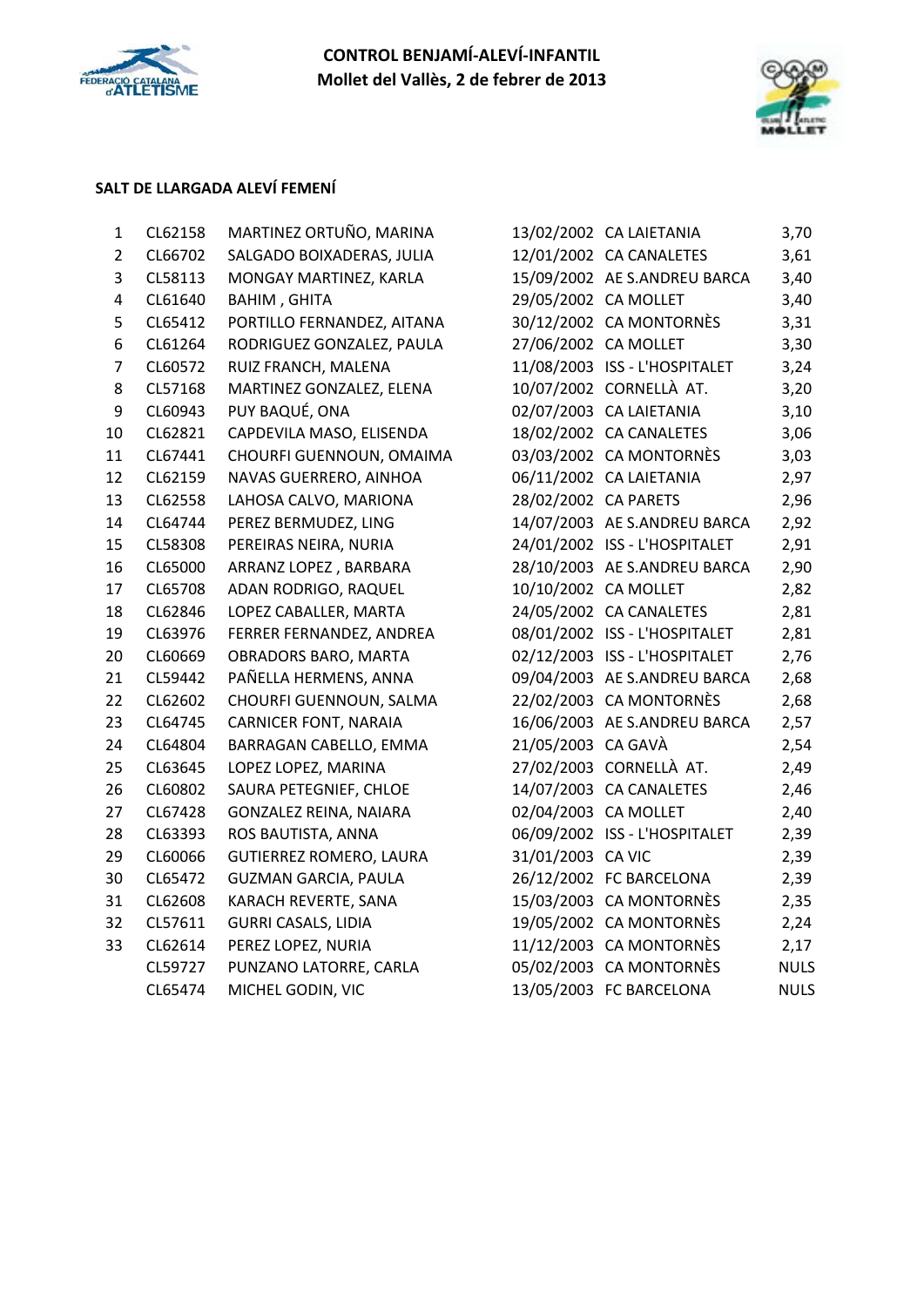



### **600 METRES LLISOS ALEVÍ MASCULÍ**

| $\mathbf{1}$   | CL62956 | AOIZ PEREZ DEL MOLINO, IGNACIO  |                      | 14/01/2004 CA CANALETES      | 1,50,2  |
|----------------|---------|---------------------------------|----------------------|------------------------------|---------|
| $\overline{2}$ | CL57237 | PARADAS FALCO, ISAAC            | 19/01/2002 CA MOLLET |                              | 1,54,9  |
| 3              | CL63745 | ALTIMIRA SANCHIS, POL           |                      | 23/09/2002 CA LAIETANIA      | 1,58,4  |
| 4              | CL64927 | REVELLES SERRA, MARC            | 26/04/2003 CA PARETS |                              | 2,02,2  |
| 5              | CL58611 | ROMEO BARCELO, ALBERT           |                      | 08/12/2002 CA CANALETES      | 2,03,4  |
| 6              | CL62559 | LARROYA RAMON, NARCIS           | 17/05/2002 CA PARETS |                              | 2,12,3  |
| $\overline{7}$ | CL62601 | ABAD CAMPINS, ORIOL             |                      | 16/07/2002 CA MONTORNÈS      | 2,13,4  |
| 8              | CL66201 | CARRASCO PAVON, DANIEL          |                      | 28/11/2003 CA LAIETANIA      | 2,14,1  |
| 9              | CL66240 | QUILEZ CODINA, PERE             |                      | 18/11/2002 CA LAIETANIA      | 2,16,7  |
| 10             | CL62757 | VILLANUEVA SAIZ, TAI            |                      | 22/04/2003 U COLOMENCA AT.   | 2,20,7  |
| 11             | CL65416 | RAMIREZ ARMENTA, PABLO          |                      | 12/04/2002 CA MONTORNÈS      | 2,20,7  |
| 12             | CL64405 | CARMONA SEGURA, IVAN            | 23/12/2003 CA MOLLET |                              | 2,25,0  |
| 13             | CL64918 | CODINA PINEDA, JOEL             | 17/09/2003 CA PARETS |                              | 2,25,4  |
| 14             | CL59722 | GONZALEZ PAJUELO, EDUARD        |                      | 06/08/2003 CA MONTORNÈS      | 2,44,5  |
| 2a. Sèrie      |         |                                 |                      |                              |         |
| $\mathbf{1}$   | CL62832 | GARCIA FERNANDEZ, ALAN          |                      | 01/10/2002 CA CANALETES      | 1,55,8  |
| $\overline{2}$ | CL65402 | LAVIUZZA SILVERA, LUCAS MATEO   |                      | 09/05/2002 CA MONTORNÈS      | 2,00,9  |
| 3              | CL57810 | ALADESA VARGAS, MARC            |                      | 30/03/2002 CE PENEDÈS        | 2,10,1  |
| 4              | CL61261 | LOPEZ LIBORI, MARC              |                      | 10/10/2003 CA MOLLET         | 2,11,9  |
| 5              | CL61266 | FATY TOLOSA, ISMAEL             |                      | 28/01/2002 CA MOLLET         | 2,14,5  |
| 6              | CL65416 | RAMIREZ ARMENTA, PABLO          |                      | 12/04/2002 CA MONTORNÈS      | 2,17,3  |
| $\overline{7}$ | CL65471 | <b>GARCES TORIL, BERNAT</b>     |                      | 28/03/2003 FC BARCELONA      | 2,18,7  |
| 8              | CL64324 | CASTRILLO BACO, OSCAR           |                      | 30/05/2002 CA MOLLET         | 2,23,2  |
| 9              | CL66226 | MORA SOSPEDRA, ROGER            |                      | 22/07/2003 CA LAIETANIA      | 2,23,9  |
| 10             | CL66209 | FERNANDEZ HERRERA, ALEIX        |                      | 15/08/2003 CA LAIETANIA      | 2,29,8  |
| 11             | CL67798 | SANCHEZ GONZALEZ, DANIEL        |                      | 25/09/2003 CA LAIETANIA      | 2,35,8  |
| 3a. Sèrie      |         |                                 |                      |                              |         |
| $\mathbf{1}$   | CL62883 | HERNANDEZ GOMEZ, YAGO           |                      | 18/12/2002 FC BARCELONA      | 2,08,4  |
| $\overline{2}$ | CL59443 | PASCUAL SANCHEZ, CARLES         |                      | 01/10/2003 AE S.ANDREU BARCA | 2,12,4  |
| 3              | CL59437 | <b>GARCIA TAMARAL, JOSEP</b>    |                      | 09/07/2003 AE S.ANDREU BARCA | 2,16,4  |
| 4              | CL59441 | MATIAS CALA, ALBERTO            |                      | 27/02/2003 AE S.ANDREU BARCA | 2,19,0  |
| 5              | CL63774 | JIMENEZ AGUAYO, ADRIAN          | 26/11/2003 CA MOLLET |                              | 2,21,2  |
| 6              | CL65731 | FILBA GIRALT, VICENÇ            |                      | 17/03/2003 CA MOLLET         | 2,24,6  |
| 7              | CL65733 | FORTUÑO LEDESMA, GERARD         |                      | 20/03/2003 CA MOLLET         | 2,25,4  |
| 8              | CL59725 | PEREZ DURAN, RAUL               |                      | 30/03/2003 CA MONTORNÈS      | 2,30,9  |
| 9              | CL59719 | MARTINEZ TRISTANY, OSCAR JUN    |                      | 09/11/2003 CA MONTORNÈS      | 2,37,9  |
| 10             | CL63632 | FORCADA EDO, ORIOL              |                      | 13/09/2002 CORNELLÀ AT.      | 2,44,4  |
| 11             | CL65999 | JORDAN CORDOBA, ARNAU           |                      | 24/09/2003 U COLOMENCA AT.   | 3,23,3  |
|                |         | 2000 METRES MARXA ALEVÍ MASCULÍ |                      |                              |         |
| 1              | CL62532 | CEMBORAIN VALDEVIRA, VICTOR     |                      | 14/11/2002 CA VILADECANS     | 13,36,1 |
| $\overline{2}$ | CL66206 | FARELO CORCHADO, MARC           |                      | 27/04/2003 CA LAIETANIA      | 13,38,0 |
| 3              | CL60783 | MENDEZ ROVIRA, JOAN             |                      | 11/12/2002 CA CANALETES      | 13,54,2 |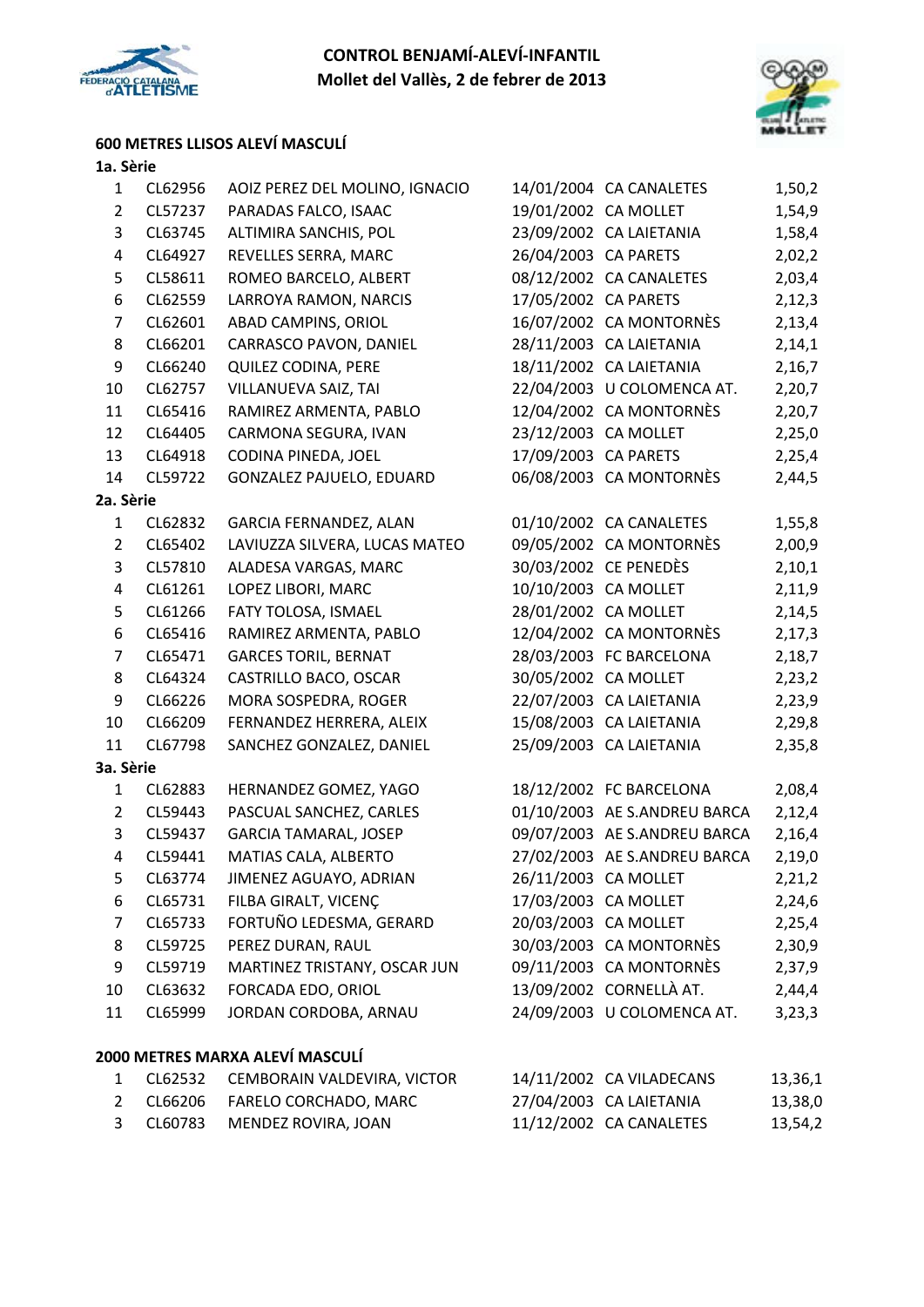



### **SALT DE LLARGADA ALEVÍ MASCULÍ**

| $\mathbf{1}$   | CL57237 | PARADAS FALCO, ISAAC          | 19/01/2002 CA MOLLET |                              | 3,78        |
|----------------|---------|-------------------------------|----------------------|------------------------------|-------------|
| $\overline{2}$ | CL64324 | CASTRILLO BACO, OSCAR         | 30/05/2002 CA MOLLET |                              | 3,63        |
| 3              | CL59443 | PASCUAL SANCHEZ, CARLES       |                      | 01/10/2003 AE S.ANDREU BARCA | 3,61        |
| 4              | CL63745 | ALTIMIRA SANCHIS, POL         |                      | 23/09/2002 CA LAIETANIA      | 3,51        |
| 5              | CL58611 | ROMEO BARCELO, ALBERT         |                      | 08/12/2002 CA CANALETES      | 3,48        |
| 6              | CL64927 | REVELLES SERRA, MARC          | 26/04/2003 CA PARETS |                              | 3,45        |
| $\overline{7}$ | CL65402 | LAVIUZZA SILVERA, LUCAS MATEO |                      | 09/05/2002 CA MONTORNÈS      | 3,42        |
| 8              | CL62559 | LARROYA RAMON, NARCIS         | 17/05/2002 CA PARETS |                              | 3,33        |
| 9              | CL59437 | <b>GARCIA TAMARAL, JOSEP</b>  |                      | 09/07/2003 AE S.ANDREU BARCA | 3,23        |
| 10             | CL57810 | ALADESA VARGAS, MARC          |                      | 30/03/2002 CE PENEDÈS        | 3,23        |
| 11             | CL65471 | <b>GARCES TORIL, BERNAT</b>   |                      | 28/03/2003 FC BARCELONA      | 3,18        |
| 12             | CL66240 | QUILEZ CODINA, PERE           |                      | 18/11/2002 CA LAIETANIA      | 3,16        |
| 13             | CL66201 | CARRASCO PAVON, DANIEL        |                      | 28/11/2003 CA LAIETANIA      | 3,13        |
| 14             | CL62883 | HERNANDEZ GOMEZ, YAGO         |                      | 18/12/2002 FC BARCELONA      | 3,12        |
| 15             | CL62601 | ABAD CAMPINS, ORIOL           |                      | 16/07/2002 CA MONTORNÈS      | 3,10        |
| 16             | CL58612 | CASTELLS LLACH, JOSEP         |                      | 30/08/2002 CA CANALETES      | 3,06        |
| 17             | CL59441 | MATIAS CALA, ALBERTO          |                      | 27/02/2003 AE S.ANDREU BARCA | 3,01        |
| 18             | CL59719 | MARTINEZ TRISTANY, OSCAR JUN  |                      | 09/11/2003 CA MONTORNÈS      | 3,01        |
| 19             | CL61266 | FATY TOLOSA, ISMAEL           | 28/01/2002 CA MOLLET |                              | 3,00        |
| 20             | CL64918 | CODINA PINEDA, JOEL           | 17/09/2003 CA PARETS |                              | 2,96        |
| 21             | CL64327 | PUERTAS DIAZ, ALEX            | 10/01/2002 CA MOLLET |                              | 2,93        |
| 22             | CL66086 | PONT PUJOLRIU, LLUC           |                      | 12/11/2003 CA CANALETES      | 2,91        |
| 23             | CL66226 | MORA SOSPEDRA, ROGER          |                      | 22/07/2003 CA LAIETANIA      | 2,90        |
| 24             | CL59725 | PEREZ DURAN, RAUL             |                      | 30/03/2003 CA MONTORNÈS      | 2,90        |
| 25             | CL62832 | <b>GARCIA FERNANDEZ, ALAN</b> |                      | 01/10/2002 CA CANALETES      | 2,87        |
| 26             | CL60783 | MENDEZ ROVIRA, JOAN           |                      | 11/12/2002 CA CANALETES      | 2,85        |
| 27             | CL66209 | FERNANDEZ HERRERA, ALEIX      |                      | 15/08/2003 CA LAIETANIA      | 2,82        |
| 28             | CL65733 | FORTUÑO LEDESMA, GERARD       | 20/03/2003 CA MOLLET |                              | 2,76        |
| 29             | CL65416 | RAMIREZ ARMENTA, PABLO        |                      | 12/04/2002 CA MONTORNÈS      | 2,73        |
| 30             | CL63774 | JIMENEZ AGUAYO, ADRIAN        | 26/11/2003 CA MOLLET |                              | 2,70        |
| 31             | CL60042 | LOPEZ DE LA CASA, OSCAR       | 24/04/2002 CA MOLLET |                              | 2,69        |
| 32             | CL66206 | FARELO CORCHADO, MARC         |                      | 27/04/2003 CA LAIETANIA      | 2,59        |
| 33             | CL59722 | GONZALEZ PAJUELO, EDUARD      |                      | 06/08/2003 CA MONTORNÈS      | 2,48        |
| 34             | CL67798 | SANCHEZ GONZALEZ, DANIEL      |                      | 25/09/2003 CA LAIETANIA      | 2,39        |
| 35             | CL62757 | VILLANUEVA SAIZ, TAI          |                      | 22/04/2003 U COLOMENCA AT.   | 2,37        |
|                | CL65999 | JORDAN CORDOBA, ARNAU         |                      | 24/09/2003 U COLOMENCA AT.   | <b>NULS</b> |
|                |         |                               |                      |                              |             |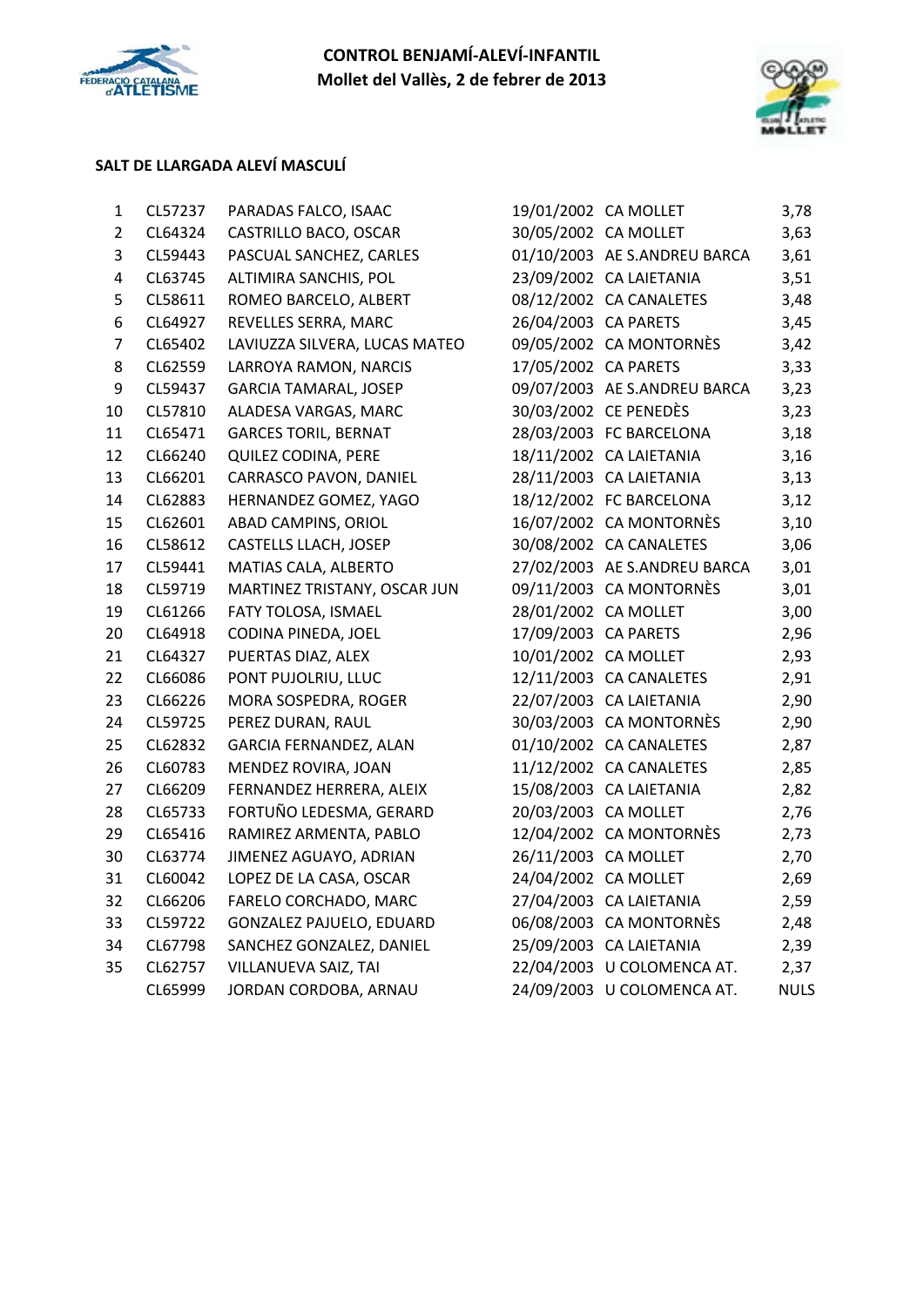



### **600 METRES LLISOS INFANTIL FEMENÍ**

| 1              | CL53925 | <b>GARCIA VERGES, JULIA</b>  |                      | 05/11/2000 CA CANALETES    | 1,48,2 |
|----------------|---------|------------------------------|----------------------|----------------------------|--------|
| $\overline{2}$ | CL60045 | MARIN GILI, ANA              |                      | 09/11/2000 INDEPENDIENTE   | 1,49,9 |
| 3              | CL52983 | <b>GABALDON GRAU, CLARA</b>  |                      | 13/04/2000 AA CATALUNYA    | 1,49,9 |
| 4              | CL63578 | BELMONTE MOLINA, IRINA       |                      | 16/06/2000 CA SANT BOI     | 1,51,9 |
| 5              | CL60799 | RUIZ DE VILALLONGA, GINA     |                      | 24/02/2001 CA CANALETES    | 1,51,9 |
| 6              | CL62542 | NUÑEZ SANCHEZ, LAIA          |                      | 05/08/2001 CA VILADECANS   | 1,53,3 |
| $\overline{7}$ | CL62828 | DE CAMPOS VERGES, CLAUDIA    |                      | 14/05/2001 CA CANALETES    | 2,01,9 |
| 8              | CL66094 | RIBA VIÑETA, AINA            |                      | 23/09/2001 CA CANALETES    | 2,03,9 |
| 9              | CL52811 | GIL RIVAS, LAURA             |                      | 16/05/2000 RIPOLLET UA     | 2,04,7 |
| 10             | CL52814 | ALCOCEBA GARCIA, SONIA       |                      | 09/04/2000 RIPOLLET UA     | 2,05,7 |
| 11             | CL65409 | PEREZ CASIANO, CARLA         |                      | 12/04/2000 CA MONTORNÈS    | 2,06,7 |
| 12             | CL55692 | SEPULVEDA GRAELL, GEMMA      |                      | 05/07/2000 RIPOLLET UA     | 2,09,2 |
| 13             | CL55157 | HEREDIA RODRIGUEZ, BELEN     |                      | 22/04/2000 UA TERRASSA     | 2,16,5 |
| 2a. Sèrie      |         |                              |                      |                            |        |
| $\mathbf{1}$   | CL65832 | RUIZ SOLDEVILA, LAIA         |                      | 29/06/2000 AA CATALUNYA    | 1,54,3 |
| $\overline{2}$ | CL53413 | SOLSONA SADURNI, NURIA       |                      | 05/02/2000 AA CATALUNYA    | 1,58,9 |
| 3              | CL66130 | MARTINEZ GARCIA, LOLA        |                      | 18/11/2000 CE UNIVERSITARI | 1,59,5 |
| 4              | CL62770 | <b>HUGUET SORO, JUDIT</b>    |                      | 21/08/2000 CE UNIVERSITARI | 2,02,2 |
| 5              | CL66425 | CASTILLEJO RODRIGUEZ, MIRIAM |                      | 10/06/2001 RIPOLLET UA     | 2,06,5 |
| 6              | CL65181 | <b>CORBERO FORN, ONA</b>     |                      | 07/05/2000 UA TERRASSA     | 2,07,0 |
| $\overline{7}$ | CL55544 | MOLINA COLLADO, LAIA         |                      | 21/04/2001 CE PENEDÈS      | 2,07,9 |
| 8              | CL67585 | REIG PEREZ, MARIA            |                      | 19/01/2000 UA TERRASSA     | 2,08,9 |
| 9              | CL63764 | ANDRES VILA, IKER            | 19/09/2005 CA MOLLET |                            | 2,10,8 |
| 10             | CL62538 | MOYA CARRASCOSA, GEORGINA    |                      | 23/11/2000 CA VILADECANS   | 2,15,9 |
| 11             | CL57373 | SORIA POUS, AINHOA           | 22/11/2001 CA PARETS |                            | 2,20,4 |
| 12             | CL57372 | SORIA POUS, ALBA             | 22/11/2001 CA PARETS |                            | 222,9  |
| 13             | CL64187 | NAVARRETE MORETA, PAULA      |                      | 01/03/2000 CA CANALETES    | 2,34,2 |
| 3a. Sèrie      |         |                              |                      |                            |        |
| 1              | CL60902 | AGUINALIU DELGADO, ALICIA    |                      | 23/02/2000 AA CATALUNYA    | 2,01,7 |
| $\overline{2}$ | CL67296 | ASAID, RANIA                 |                      | 24/01/2001 U COLOMENCA AT. | 2,03,9 |
| 3              | CL63624 | DELGADO FERNANDEZ, AITOR     |                      | 29/04/2005 CORNELLÀ AT.    | 2,06,2 |
| 4              | CL60312 | ILLA OVIEDO, ANDREA          |                      | 30/01/2001 AA CATALUNYA    | 2,07,2 |
| 5              | CL62557 | <b>GOMEZ MONTOLIO, SARA</b>  | 07/01/2001 CA PARETS |                            | 2,07,8 |
| 6              | CL64830 | NICOLAS MARZO, JULIA         | 23/10/2000 CA GAVÀ   |                            | 2,09,9 |
| 7              | CL54977 | LARRIBA PORT, MARINA         |                      | 17/04/2001 AA CATALUNYA    | 2,10,9 |
| 8              | CL65150 | RICART RODO, MARTA           |                      | 19/06/2001 UA TERRASSA     | 2,15,5 |
| 9              | CL67490 | PRAT SALLENT, LAIA           |                      | 06/10/2000 UA TERRASSA     | 2,17,5 |
| 10             | CL66736 | CERDAN MALDONADO, CARLA      |                      | 07/10/2000 UA TERRASSA     | 2,21,4 |
| 11             | CL64479 | PUJOL CRESPO, VINYET         |                      | 19/11/2001 AA CATALUNYA    | 2,23,5 |
| 12             | CL60343 | SIVILLA CALVO, ANDREA        |                      | 24/06/2001 AA CATALUNYA    | 2,24,7 |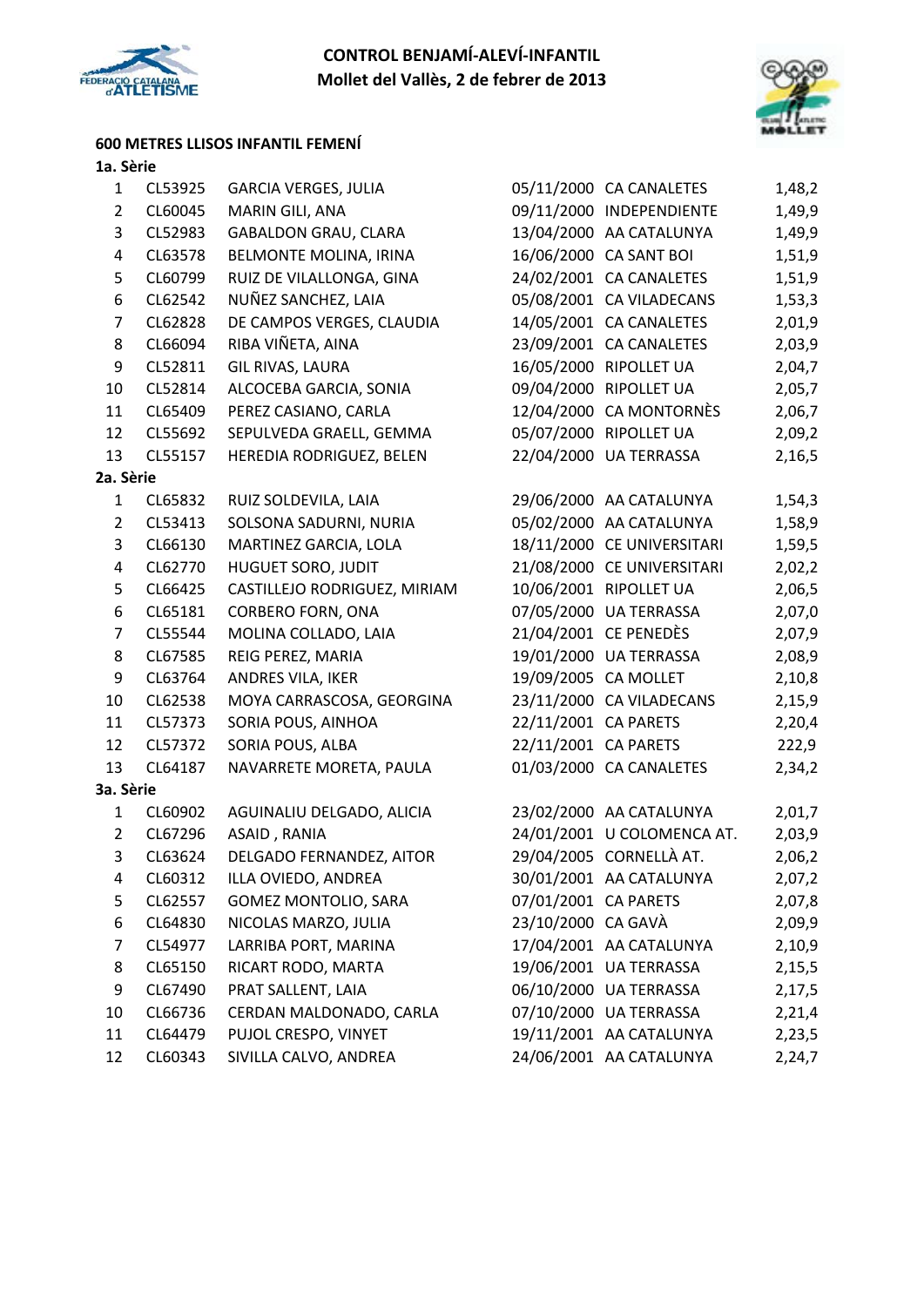



### **2000 METRES LLISOS INFANTL FEMENÍ**

| 1              | CL61218 | SAURA PETEGNIEF, ELIA                                   |                      | 05/10/2000 CA CANALETES              | 7,08,9  |
|----------------|---------|---------------------------------------------------------|----------------------|--------------------------------------|---------|
| $\overline{2}$ | CL66618 | BERMUDEZ MIRO, JUDITH                                   |                      | 19/05/2000 RIPOLLET UA               | 7,41,7  |
| 3              | CL56128 | RAIMUNDO BARBERO, MERITXELL                             |                      | 20/04/2000 JA SABADELL               | 7,43,2  |
| 4              | CL58175 | VILA PLAZA, LAURA                                       |                      | 15/01/2000 CORNELLÀ AT.              | 7,45,4  |
| 5              | CL59798 | <b>GARCIA ROMERA, MARIA</b>                             |                      | 18/10/2001 U COLOMENCA AT.           | 7,50,2  |
| 6              | CL61820 | TOLEDO VERACRUZ, MARIA                                  |                      | 21/10/2000 AA CATALUNYA              | 7,53,4  |
| $\overline{7}$ | CL55693 | VALDIVIA PASTRANA, MIREIA                               |                      | 02/12/2001 RIPOLLET UA               | 7,56,0  |
| 8              | CL55583 | TARRAGO CLOP, MERITXELL                                 |                      | 13/01/2001 AVINENT MANRESA           | 7,59,1  |
| 9              | CL54826 | VILA SANCHEZ, DIWA                                      |                      | 13/02/2001 CORNELLÀ AT.              | 8,04,1  |
| 10             | CL67428 | GONZALEZ REINA, NAIARA                                  | 02/04/2003 CA MOLLET |                                      | 8,04,1  |
| 11             | CL66936 | SANCHEZ NAVARRO, ANDREA                                 |                      | 22/12/2000 ISS - L'HOSPITALET        | 8,15,2  |
| 12             | CL60946 | RUIZ GRIMSHAW, HANNAH                                   |                      | 21/12/2001 CA LAIETANIA              | 8,16,4  |
| 13             | CL54121 | GIL BONNEMAISON, CRISTINA                               |                      | 15/05/2000 CA LAIETANIA              | 8,17,0  |
| 14             | CL63766 | BORRUEL CORTES, LEIRE SABINA                            |                      | 31/10/2001 CA MOLLET                 | 8,25,1  |
| 15             | CL66010 | ZOUHIAR, ASSIA                                          |                      | 07/05/2001 U COLOMENCA AT.           | 8,27,9  |
| 16             | CL56745 | ONWUKA, AMARACHI SANDRA                                 |                      | 05/12/2001 CA LAIETANIA              | 8,29,7  |
| 17             | CL57194 | CALDERON GARCIA, ALBA                                   |                      | 10/10/2001 RIPOLLET UA               | 8,31,3  |
| 18             | CL61282 | PERALES MARTINEZ, IRENE                                 |                      | 20/12/2000 CA CANOVELLES             | 8,35,9  |
| 19             | CL65409 | PEREZ CASIANO, CARLA                                    |                      | 12/04/2000 CA MONTORNÈS              | 8,37,2  |
| 20             | CL62157 | TOMAS MARTINEZ, LAIA                                    |                      | 09/12/2001 CA LAIETANIA              | 8,39,3  |
| 21             | CL60310 | HERNANDEZ AROLA, ALBA                                   |                      | 12/05/2000 AA CATALUNYA              | 8,56,3  |
| 22             | CL56845 | <b>GONZALEZ MORA, IRENE</b>                             |                      | 06/01/2000 CA LAIETANIA              | 9,26,7  |
| 23             | CL54973 | MENDEZ LOPEZ, MARTA                                     |                      | 08/10/2001 AA CATALUNYA              | 9,27,7  |
|                |         | 3000 METRES MARXA INFANTIL-CADET FEMENÍ                 |                      |                                      |         |
| $\mathbf{1}$   | CT20889 | CASTEJON LATRAS, ALICIA                                 |                      | 26/05/1999 ISS - L'HOSPITALET        | 15,17,2 |
| $\overline{2}$ | CL54974 | GARCIA ROVIRA, MARIONA                                  |                      | 13/03/2000 AA CATALUNYA              | 15,27,8 |
| 3              | CL53409 | DE TORRES GIMENO, JULIA                                 |                      | 14/07/2000 CORNELLÀ AT.              | 16,20,4 |
| 4              | CT21488 | RUIZ BETLEJ, GEORGINA                                   | 02/07/1999           | <b>GIRONA C.BRAVA-CAP</b>            | 16,32,2 |
| 5              | CL57578 | <b>GUTIERREZ ORTEGA, JUDITH</b>                         |                      | 15/05/1999 UA TERRASSA               | 17,44,0 |
| 6              | CL54698 | CASTELLS LLACH, JULIA                                   |                      | 23/12/2000 CA CANALETES              | 18,45,5 |
| 7              | CL58614 | <b>BRETOS LAHERA, SILVIA</b>                            |                      | 10/09/1998 CA CANALETES              | 18,49,5 |
| 8              | CL62530 | CAYERO SANCHEZ, NOELIA                                  |                      | 01/07/2001 CA VILADECANS             | 19,32,4 |
| 9              | CL67372 | MASSANA BANQUELLS, ANGELS                               |                      | 15/03/2000 MUNTANYENC S.CUGA 19,44,6 |         |
| 10             | CL55738 | SAYAGO CEREZO, PAULA                                    |                      | 25/11/2001 CORNELLÀ AT.              | 20,31,3 |
| 11             | CL67344 | MARIN DOMINGO, LYDIA                                    |                      | 28/05/2000 CORNELLÀ AT.              | 21,35,0 |
| 12             | CL65338 | PONCE DE LEON ROJAS, CAMILA ESMER 09/09/2001 UA BARBERÀ |                      |                                      | 22,41,7 |
| 13             | CL66059 | CACERES VIÑUALES, RAQUEL                                |                      | 17/02/2000 CA CANALETES              | 27,02,6 |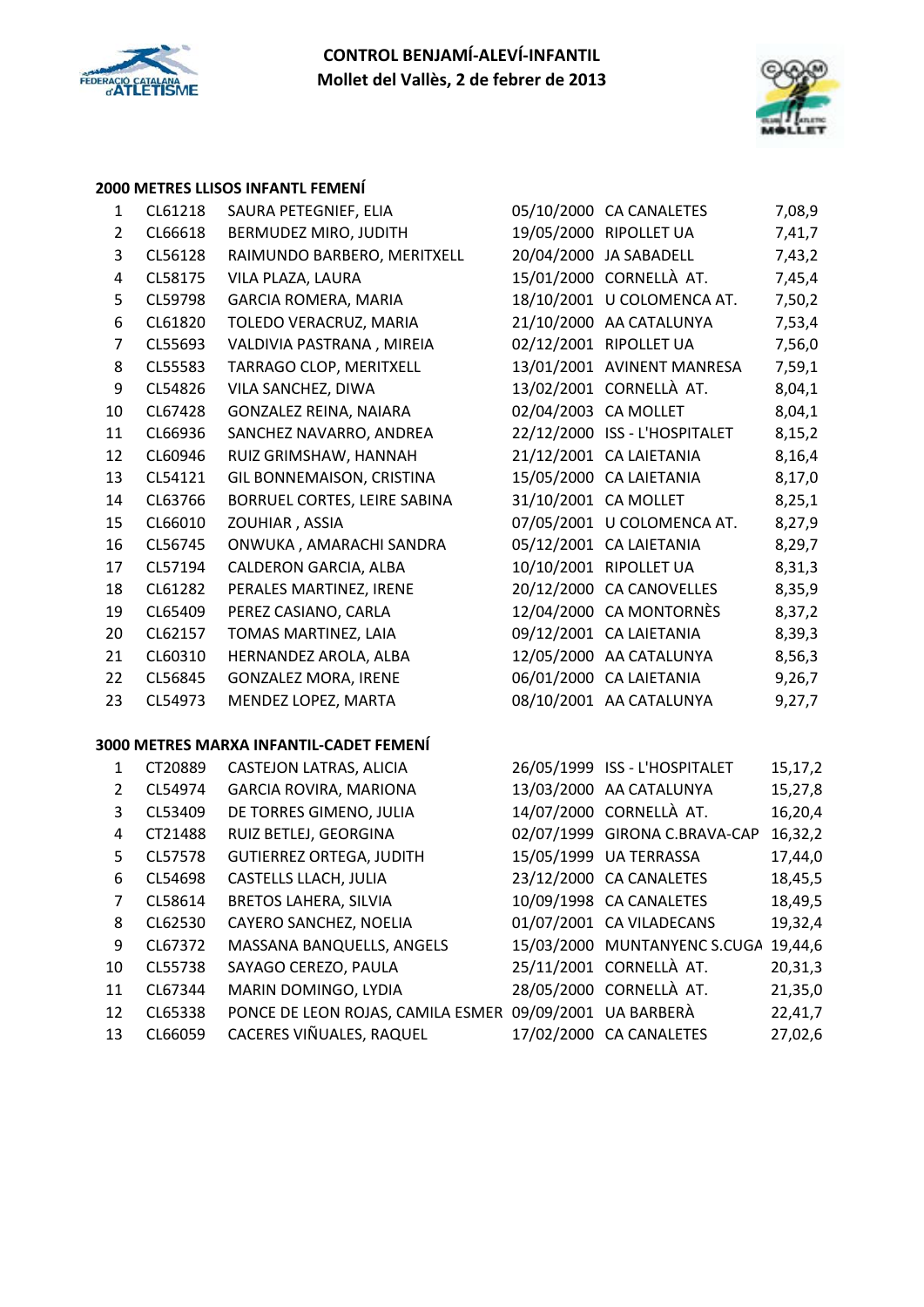



#### **TRIPLE SALT INFANTIL FEMENÍ**

| $\mathbf{1}$   | CL53413 | SOLSONA SADURNI, NURIA      |                      | 05/02/2000 AA CATALUNYA    | 9,35        |
|----------------|---------|-----------------------------|----------------------|----------------------------|-------------|
| $\overline{2}$ | CL58758 | <b>VIVES GALBANY, BERTA</b> |                      | 26/03/2001 CA MONTORNÈS    | 9,23        |
| 3              | CL55448 | RODRIGUEZ SAYROL, MONICA    |                      | 18/02/2000 CE UNIVERSITARI | 9,06        |
| 4              | CL52983 | <b>GABALDON GRAU, CLARA</b> |                      | 13/04/2000 AA CATALUNYA    | 8,94        |
| 5              | CL64929 | ZUÑIGA CATARINEU, ANNA      | 19/03/2000 CA PARETS |                            | 8,82        |
| 6              | CL55157 | HEREDIA RODRIGUEZ, BELEN    |                      | 22/04/2000 UA TERRASSA     | 8,69        |
| $\overline{7}$ | CL54843 | BUSCA VALLS, ROSA MARIA     |                      | 08/05/2001 CA LAIETANIA    | 8,59        |
| 8              | CL54121 | GIL BONNEMAISON, CRISTINA   |                      | 15/05/2000 CA LAIETANIA    | 8,53        |
| 9              | CL54826 | VILA SANCHEZ, DIWA          |                      | 13/02/2001 CORNELLÀ AT.    | 8,48        |
| 10             | CL62112 | ESTEVE GARCIA, ARIADNA      | 11/01/2000 CA GAVÀ   |                            | 8,29        |
| 11             | CL67585 | REIG PEREZ, MARIA           |                      | 19/01/2000 UA TERRASSA     | 8,25        |
| 12             | CL60310 | HERNANDEZ AROLA, ALBA       |                      | 12/05/2000 AA CATALUNYA    | 8,16        |
| 13             | CL60902 | AGUINALIU DELGADO, ALICIA   |                      | 23/02/2000 AA CATALUNYA    | 8,06        |
| 14             | CL54973 | MENDEZ LOPEZ, MARTA         |                      | 08/10/2001 AA CATALUNYA    | 8,06        |
| 15             | CL56851 | GIL DOMINGUEZ, LAURA        | 26/04/2001 CA GAVÀ   |                            | 7,87        |
| 16             | CL60946 | RUIZ GRIMSHAW, HANNAH       |                      | 21/12/2001 CA LAIETANIA    | 7,87        |
| 17             | CL64061 | PORTOLES COMAS, ANNA        | 19/03/2001 CA GAVÀ   |                            | 7,68        |
| 18             | CL67490 | PRAT SALLENT, LAIA          |                      | 06/10/2000 UA TERRASSA     | 7,62        |
| 19             | CL54844 | TORRES ALCARAZ, HELENA      |                      | 17/03/2001 CA LAIETANIA    | 7,59        |
| 20             | CL62157 | TOMAS MARTINEZ, LAIA        |                      | 09/12/2001 CA LAIETANIA    | 7,50        |
| 21             | CL65150 | RICART RODO, MARTA          |                      | 19/06/2001 UA TERRASSA     | 7,50        |
| 22             | CL56380 | SANCHEZ GALAN, LORENA       |                      | 16/09/2000 CA MONTORNÈS    | 7,48        |
| 23             | CL61820 | TOLEDO VERACRUZ, MARIA      |                      | 21/10/2000 AA CATALUNYA    | 7,47        |
| 24             | CL63752 | RODRIGUEZ LOPEZ, ALBA       |                      | 11/08/2000 CA LAIETANIA    | 7,29        |
| 25             | CL59798 | GARCIA ROMERA, MARIA        |                      | 18/10/2001 U COLOMENCA AT. | 7,27        |
| 26             | CL66094 | RIBA VIÑETA, AINA           |                      | 23/09/2001 CA CANALETES    | 6,98        |
| 27             | CL66736 | CERDAN MALDONADO, CARLA     |                      | 07/10/2000 UA TERRASSA     | 6,82        |
| 28             | CL57612 | <b>GURRI CASALS, NURIA</b>  |                      | 01/08/2000 CA MONTORNÈS    | 6,81        |
| 29             | CL67296 | ASAID, RANIA                |                      | 24/01/2001 U COLOMENCA AT. | 6,77        |
| 30             | CL60343 | SIVILLA CALVO, ANDREA       |                      | 24/06/2001 AA CATALUNYA    | 6,69        |
| 31             | CL56745 | ONWUKA, AMARACHI SANDRA     |                      | 05/12/2001 CA LAIETANIA    | 6,53        |
| 32             | CL65832 | RUIZ SOLDEVILA, LAIA        |                      | 29/06/2000 AA CATALUNYA    | 6,38        |
| 33             | CL66010 | ZOUHIAR, ASSIA              |                      | 07/05/2001 U COLOMENCA AT. | <b>NULS</b> |
|                | CL65181 | <b>CORBERO FORN, ONA</b>    |                      | 07/05/2000 UA TERRASSA     | <b>NULS</b> |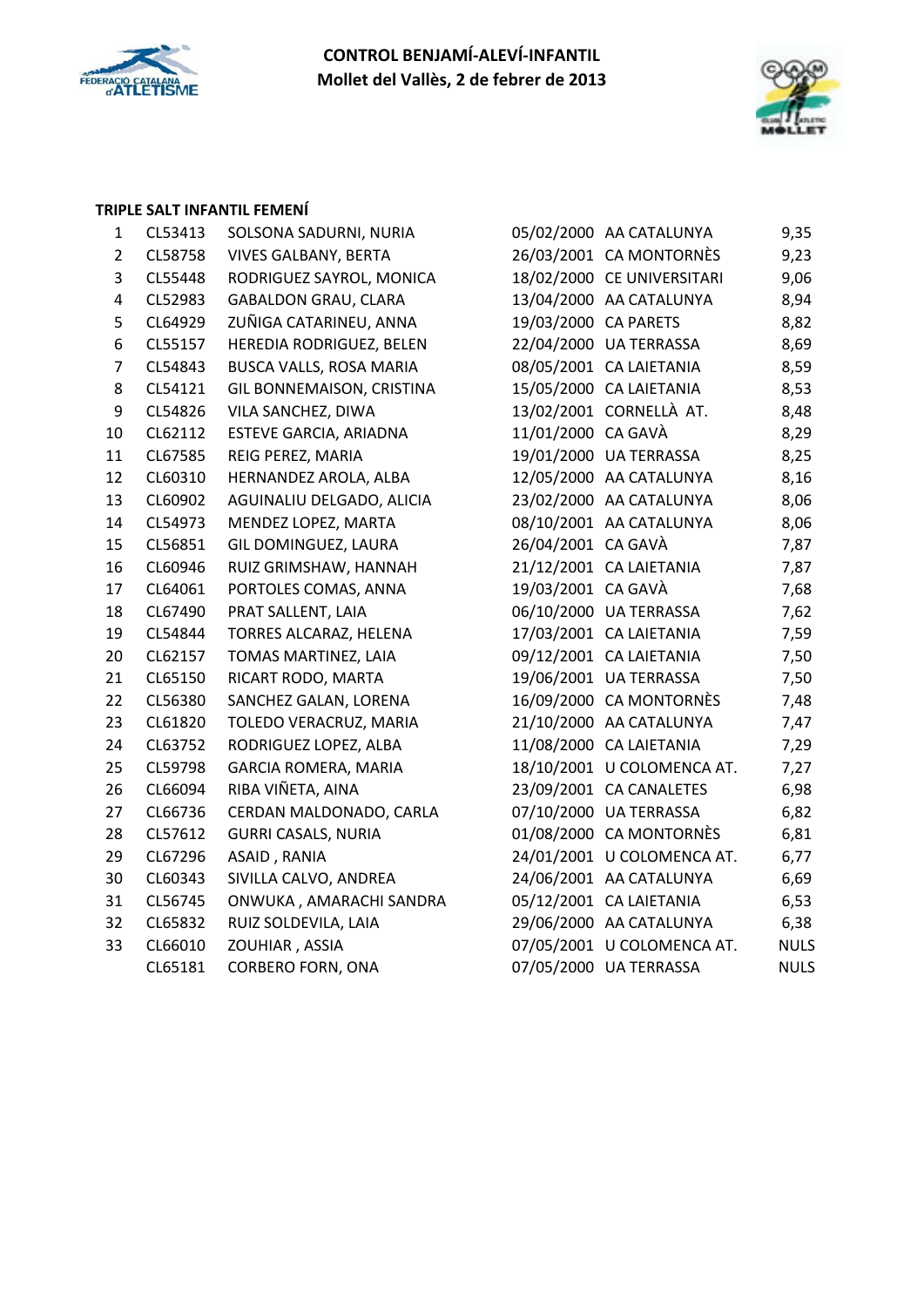



### **LLANÇAMENT DE PES INFANTIL FEMENÍ**

| 1              | CL62112 | ESTEVE GARCIA, ARIADNA          | 11/01/2000 CA GAVÀ |                            | 9,83 |
|----------------|---------|---------------------------------|--------------------|----------------------------|------|
| $\overline{2}$ | CL55154 | FLORENZA NOVIALS, SILVIA        |                    | 01/08/2001 UA TERRASSA     | 9,13 |
| 3              | CL54698 | CASTELLS LLACH, JULIA           |                    | 23/12/2000 CA CANALETES    | 9,02 |
| 4              | CL60022 | <b>GALLEGO VIZUETE, MIRIAM</b>  |                    | 15/02/2000 UA BARBERÀ      | 8,80 |
| 5              | CL56853 | GUTIERREZ HORVAT, KALA          | 27/08/2001 CA GAVÀ |                            | 7,79 |
| 6              | CL67590 | JORDAN GONZALEZ, NADIA          |                    | 14/11/2000 CA LAIETANIA    | 7,04 |
| 7              | CL54974 | GARCIA ROVIRA, MARIONA          |                    | 13/03/2000 AA CATALUNYA    | 6,91 |
| 8              | CL67344 | MARIN DOMINGO, LYDIA            |                    | 28/05/2000 CORNELLÀ AT.    | 6,31 |
| 9              | CL60312 | ILLA OVIEDO, ANDREA             |                    | 30/01/2001 AA CATALUNYA    | 6,28 |
| 10             | CL56845 | <b>GONZALEZ MORA, IRENE</b>     |                    | 06/01/2000 CA LAIETANIA    | 6,18 |
| 11             | CL59792 | <b>JUSTICIA DOINGUEZ, NURIA</b> |                    | 03/06/2000 U COLOMENCA AT. | 5,61 |
| 12             | CL59735 | PUNZANO LATORRE, AINHOA         |                    | 24/11/2000 CA MONTORNÈS    | 5,54 |
| 13             | CL66059 | CACERES VIÑUALES, RAQUEL        |                    | 17/02/2000 CA CANALETES    | 5,39 |
| 14             | CL64187 | NAVARRETE MORETA, PAULA         |                    | 01/03/2000 CA CANALETES    | 5,36 |
| 15             | CL54977 | LARRIBA PORT, MARINA            |                    | 17/04/2001 AA CATALUNYA    | 4,76 |
| 16             | CL53277 | COMINO AMOR, MARTA              |                    | 20/01/2000 UA BARBERÀ      | 4,34 |
| 17             | CL66203 | CLARAMUNT GUIX, CARLA           |                    | 30/10/2001 CA LAIETANIA    | 4,14 |
| 18             | CL64479 | PUJOL CRESPO, VINYET            |                    | 19/11/2001 AA CATALUNYA    | 3,89 |
| 19             | CL55738 | SAYAGO CEREZO, PAULA            |                    | 25/11/2001 CORNELLÀ AT.    | 3,39 |
|                | CL66551 | MARTINEZ AUDINA, ISABEL         | 16/03/2000 CA GAVÀ |                            | 0,00 |
|                |         |                                 |                    |                            |      |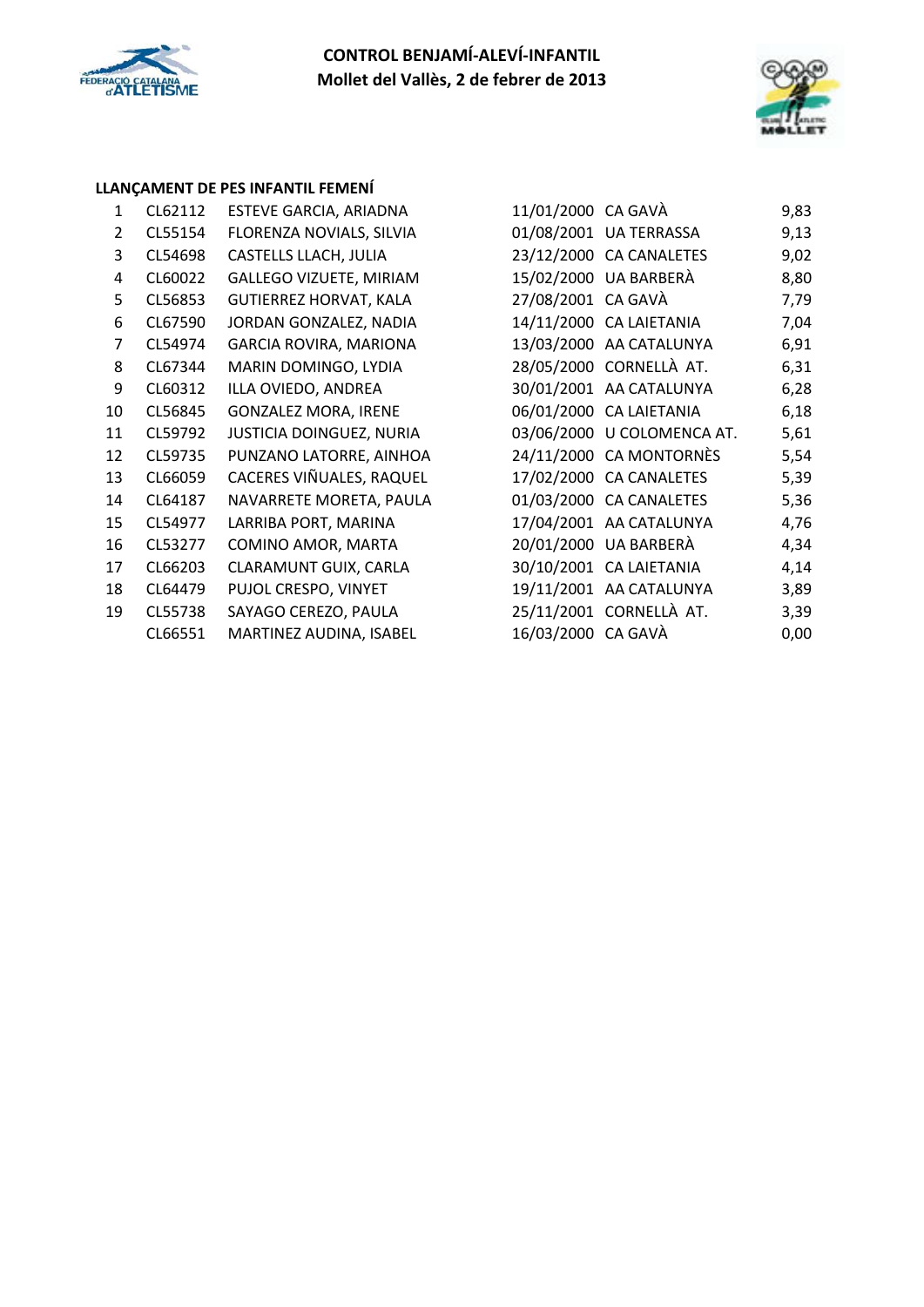



### **LLANÇAMENT DE DISC INFANTIL FEMENÍ**

| 1              | CL62112 | ESTEVE GARCIA, ARIADNA        | 11/01/2000 CA GAVÀ |                            | 23,44       |
|----------------|---------|-------------------------------|--------------------|----------------------------|-------------|
| 2              | CL52983 | <b>GABALDON GRAU, CLARA</b>   |                    | 13/04/2000 AA CATALUNYA    | 21,87       |
| 3              | CL56853 | <b>GUTIERREZ HORVAT, KALA</b> | 27/08/2001 CA GAVÀ |                            | 21,00       |
| 4              | CL60022 | GALLEGO VIZUETE, MIRIAM       |                    | 15/02/2000 UA BARBERÀ      | 20,73       |
| 5              | CL56380 | SANCHEZ GALAN, LORENA         |                    | 16/09/2000 CA MONTORNÈS    | 20,34       |
| 6              | CL55583 | TARRAGO CLOP, MERITXELL       |                    | 13/01/2001 AVINENT MANRESA | 17,50       |
| $\overline{7}$ | CL59792 | JUSTICIA DOINGUEZ, NURIA      |                    | 03/06/2000 U COLOMENCA AT. | 17,28       |
| 8              | CL54698 | CASTELLS LLACH, JULIA         |                    | 23/12/2000 CA CANALETES    | 17,09       |
| 9              | CL67590 | JORDAN GONZALEZ, NADIA        |                    | 14/11/2000 CA LAIETANIA    | 16,72       |
| 10             | CL64061 | PORTOLES COMAS, ANNA          | 19/03/2001 CA GAVÀ |                            | 15,72       |
| 11             | CL56851 | GIL DOMINGUEZ, LAURA          | 26/04/2001 CA GAVÀ |                            | 14,59       |
| 12             | CL57612 | <b>GURRI CASALS, NURIA</b>    |                    | 01/08/2000 CA MONTORNÈS    | 14,21       |
| 13             | CL53409 | DE TORRES GIMENO, JULIA       |                    | 14/07/2000 CORNELLÀ AT.    | 12,66       |
| 14             | CL64830 | NICOLAS MARZO, JULIA          | 23/10/2000 CA GAVÀ |                            | 11,75       |
| 15             | CL58758 | <b>VIVES GALBANY, BERTA</b>   |                    | 26/03/2001 CA MONTORNÈS    | 11,67       |
| 16             | CL55544 | MOLINA COLLADO, LAIA          |                    | 21/04/2001 CE PENEDÈS      | 11,62       |
| 17             | CL54843 | BUSCA VALLS, ROSA MARIA       |                    | 08/05/2001 CA LAIETANIA    | 11,62       |
| 18             | CL54844 | TORRES ALCARAZ, HELENA        |                    | 17/03/2001 CA LAIETANIA    | 11,58       |
| 19             | CL63876 | BARRERA AHUMADA, PAULA        |                    | 12/04/2001 UA BARBERÀ      | 10,66       |
| 20             | CL56899 | DALMAU CLOTET, JULIA          |                    | 04/05/2001 AVINENT MANRESA | 10,56       |
| 21             | CL59735 | PUNZANO LATORRE, AINHOA       |                    | 24/11/2000 CA MONTORNÈS    | 10,31       |
| 22             | CL63752 | RODRIGUEZ LOPEZ, ALBA         |                    | 11/08/2000 CA LAIETANIA    | 9,03        |
| 23             | CL53277 | COMINO AMOR, MARTA            |                    | 20/01/2000 UA BARBERÀ      | 7,39        |
|                | CL55154 | FLORENZA NOVIALS, SILVIA      |                    | 01/08/2001 UA TERRASSA     | <b>NULS</b> |
|                | CL66059 | CACERES VIÑUALES, RAQUEL      |                    | 17/02/2000 CA CANALETES    | <b>NULS</b> |

| CL62112 | ESTEVE GARCIA, ARIADNA         | 11/01/2000 CA GAVÀ |                            | 23,44       |
|---------|--------------------------------|--------------------|----------------------------|-------------|
| CL52983 | <b>GABALDON GRAU, CLARA</b>    |                    | 13/04/2000 AA CATALUNYA    | 21,87       |
| CL56853 | <b>GUTIERREZ HORVAT, KALA</b>  | 27/08/2001 CA GAVÀ |                            | 21,00       |
| CL60022 | <b>GALLEGO VIZUETE, MIRIAM</b> |                    | 15/02/2000 UA BARBERÀ      | 20,73       |
| CL56380 | SANCHEZ GALAN, LORENA          |                    | 16/09/2000 CA MONTORNÈS    | 20,34       |
| CL55583 | TARRAGO CLOP, MERITXELL        |                    | 13/01/2001 AVINENT MANRESA | 17,50       |
| CL59792 | JUSTICIA DOINGUEZ, NURIA       |                    | 03/06/2000 U COLOMENCA AT. | 17,28       |
| CL54698 | CASTELLS LLACH, JULIA          |                    | 23/12/2000 CA CANALETES    | 17,09       |
| CL67590 | JORDAN GONZALEZ, NADIA         |                    | 14/11/2000 CA LAIETANIA    | 16,72       |
| CL64061 | PORTOLES COMAS, ANNA           | 19/03/2001 CA GAVÀ |                            | 15,72       |
| CL56851 | GIL DOMINGUEZ, LAURA           | 26/04/2001 CA GAVÀ |                            | 14,59       |
| CL57612 | <b>GURRI CASALS, NURIA</b>     |                    | 01/08/2000 CA MONTORNÈS    | 14,21       |
| CL53409 | DE TORRES GIMENO, JULIA        |                    | 14/07/2000 CORNELLÀ AT.    | 12,66       |
| CL64830 | NICOLAS MARZO, JULIA           | 23/10/2000 CA GAVÀ |                            | 11,75       |
| CL58758 | <b>VIVES GALBANY, BERTA</b>    |                    | 26/03/2001 CA MONTORNÈS    | 11,67       |
| CL55544 | MOLINA COLLADO, LAIA           |                    | 21/04/2001 CE PENEDÈS      | 11,62       |
| CL54843 | BUSCA VALLS, ROSA MARIA        |                    | 08/05/2001 CA LAIETANIA    | 11,62       |
| CL54844 | TORRES ALCARAZ, HELENA         |                    | 17/03/2001 CA LAIETANIA    | 11,58       |
| CL63876 | BARRERA AHUMADA, PAULA         |                    | 12/04/2001 UA BARBERÀ      | 10,66       |
| CL56899 | DALMAU CLOTET, JULIA           |                    | 04/05/2001 AVINENT MANRESA | 10,56       |
| CL59735 | PUNZANO LATORRE, AINHOA        |                    | 24/11/2000 CA MONTORNÈS    | 10,31       |
| CL63752 | RODRIGUEZ LOPEZ, ALBA          |                    | 11/08/2000 CA LAIETANIA    | 9,03        |
| CL53277 | COMINO AMOR, MARTA             |                    | 20/01/2000 UA BARBERÀ      | 7,39        |
| CL55154 | FLORENZA NOVIALS, SILVIA       |                    | 01/08/2001 UA TERRASSA     | <b>NULS</b> |
| CL66059 | CACERES VIÑUALES, RAQUEL       |                    | 17/02/2000 CA CANALETES    | <b>NULS</b> |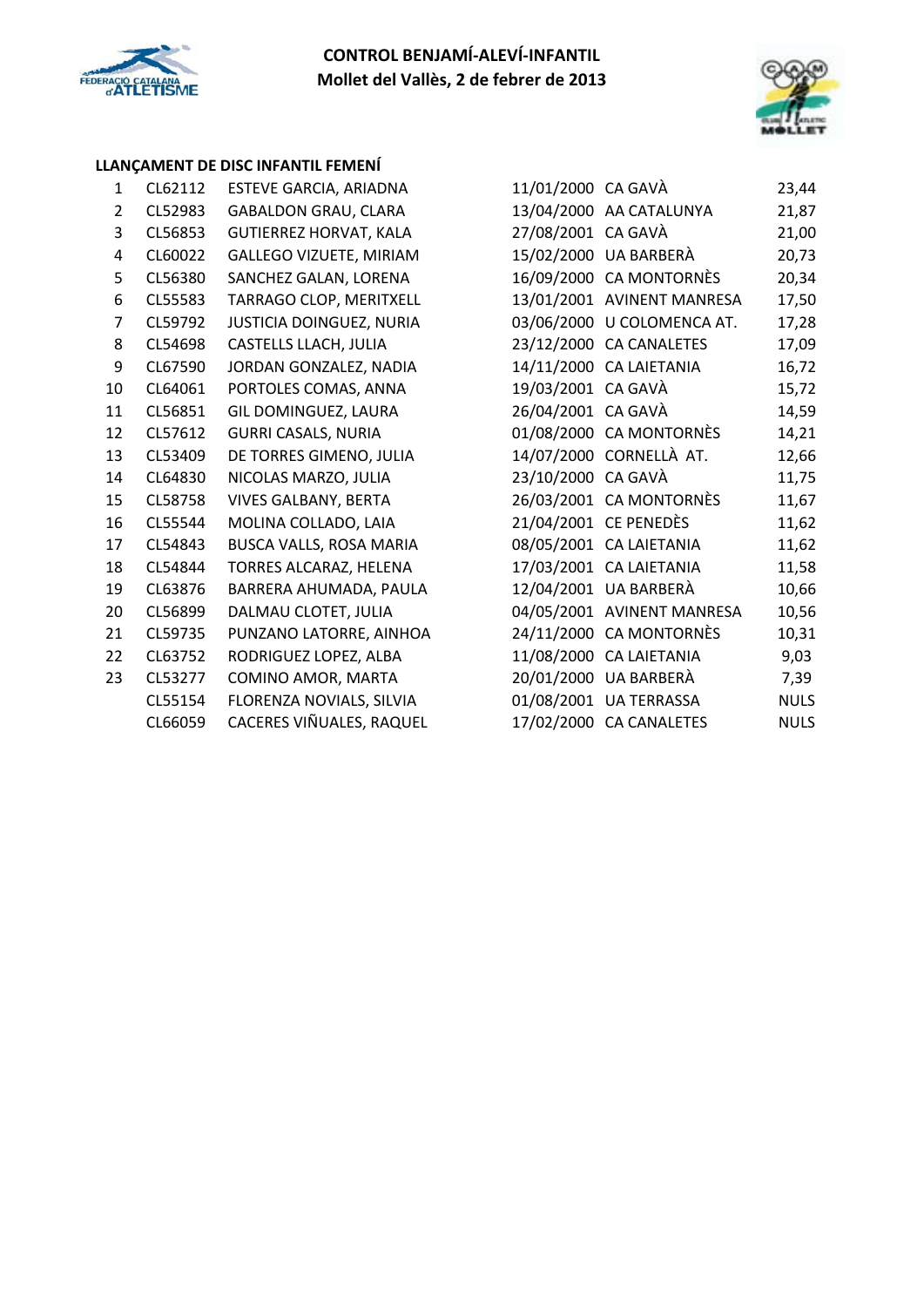



### **600 METRES LLISOS INFANTIL MASCULÍ**

| $\mathbf{1}$            | CL52895                          | AZNAR BALLDES, ALEIX               |                      | 06/01/2000 CA LAIETANIA    | 1,37,4        |
|-------------------------|----------------------------------|------------------------------------|----------------------|----------------------------|---------------|
| $\overline{2}$          | CL57245<br>LOPEZ SEGURA, ANTONIO |                                    | 15/04/2000 CA MOLLET |                            | 1,38,5        |
| 3                       | ORIVE VIDAL, PAU<br>CL53933      |                                    |                      | 23/05/2000 CA CANALETES    | 1,40,9        |
| $\overline{\mathbf{4}}$ | PEREZ MOLERO, MARIO<br>CL66701   |                                    |                      | 27/02/2001 CA CANALETES    | 1,44,7        |
| 5                       | CL57314                          | MOLINA FERNANDEZ, MARC             |                      | 07/03/2000 AA CATALUNYA    | 1,47,3        |
| 6                       | CL53259                          | VALVERDE VALENCIA, ALEX            |                      | 27/04/2000 CORNELLÀ AT.    | 1,50,2        |
| $\overline{7}$          | CL64291                          | TAMGHART, KAMAL                    |                      | 08/07/2000 CORNELLÀ AT.    | 1,51,0        |
| 8                       | CL58756                          | GALLARDO MIREZ, GERARD             |                      | 07/05/2001 CA MONTORNÈS    | 1,52,7        |
| 9                       | CL64035                          | CHELBAT, HUSSAM                    |                      | 08/03/2000 UA BARBERÀ      | 1,53,6        |
| 10                      | CL54984                          | COMAS MARIN, POL                   |                      | 04/04/2001 AA CATALUNYA    | 1,58,2        |
| 11                      | CL59422                          | URPINELL AYNES, ROBERT             |                      | 16/06/2001 UA TERRASSA     | 1,59,9        |
| 12                      | CL65166                          | VILLA LAVELA, ORIOL                |                      | 09/06/2001 UA TERRASSA     | 2,01,5        |
| 13                      | CL64186                          | SHIVEL FERNÁNDEZ, MARC             |                      | 19/07/2000 CA CANALETES    | 2,01,7        |
| 14                      | CL53393                          | GARRETA PIÑOL, ROGER               |                      | 16/05/2000 UA TERRASSA     | 2,08,6        |
| 2a. Sèrie               |                                  |                                    |                      |                            |               |
| $\mathbf{1}$            | CL65145                          | PREIXENS PRAT, ARNAU               |                      | 13/06/2001 UA TERRASSA     | 2,01,3        |
| $\overline{2}$          | CL67727                          | <b>VILASECA MARTIN, CARLES</b>     |                      | 12/01/2000 AA CATALUNYA    | 2,03,4        |
| 3                       | CL57313                          | HERNANDEZ NAVARRO, CARLOS          |                      | 11/06/2000 AA CATALUNYA    | 2,04,2        |
| $\overline{\mathbf{4}}$ | CL54981                          | CAÑADELL BERTRAN, AXEL             |                      | 07/02/2001 AA CATALUNYA    | 2,06,4        |
| 5                       | CL67343                          | COLLADO LOPEZ, OSCAR               |                      | 26/03/2001 CORNELLÀ AT.    | 2,11,1        |
| 6                       | CL65173                          | BERMUDO OLEA, JOSE ANTONIO         |                      | 22/03/2000 UA TERRASSA     | 2,12,8        |
| $\overline{7}$          | CL58770                          | NOGUEIRA LOPEZ, XAVIER             |                      | 07/12/2000 CA CANOVELLES   | 2,14,9        |
| 8                       | CL65424                          | VALERO ALCARAZ, ALEX               |                      | 17/07/2000 CA MONTORNÈS    | 2,15,6        |
| 9                       | CL60021                          | <b>GALLEGO VIZUETE, IVAN</b>       |                      | 15/02/2000 UA BARBERÀ      | 2,16,0        |
| 10                      | CL66224                          | MELCHOR COLS, GERARD               |                      | 18/11/2001 CA LAIETANIA    | 2,16,4        |
| 11                      | CL67342                          | CANYELLES LLADO, NIL               |                      | 12/09/2000 CORNELLÀ AT.    | 2,16,7        |
| 12                      | CL63122                          | RODRIGUEZ AROCA, IKER              |                      | 14/05/2000 UA BARBERÀ      | 2,17,7        |
| 13                      | CL66257                          | ULLASTRE VUSCA, XAVIER             |                      | 04/12/2001 CA LAIETANIA    | 2,18,7        |
| 14                      | CL59072                          | TRISTANY RODRIGUEZ, BERNAT         |                      | 25/12/2000 CA MONTORNÈS    | 2,19,7        |
| 15                      | CL57557                          | ALCANTARA FERNANDEZ, MARC          |                      | 07/10/2001 UA TERRASSA     | 2,29,5        |
| 16                      | CL59412                          | RODRIGUEZ DIEZ, PAU                |                      | 10/05/2001 UA TERRASSA     | 2,30,9        |
|                         |                                  | 2000 METRES LLISOS INFANTL MASCULÍ |                      |                            |               |
|                         |                                  | 1 CLEADO1 IAC HEDAC DUDEDEZ AADON  |                      | $22/06/2000$ AA CATALLINVA | <b>6</b> 22 0 |

|    | CL54991 | LAS HERAS RUPEREZ, AARON      |                      | 22/06/2000 AA CATALUNYA   | 6,33,9 |
|----|---------|-------------------------------|----------------------|---------------------------|--------|
| 2  | CL63925 | ASENJO RODRIGUEZ, CRISTIAN    |                      | 23/12/2000 AA CATALUNYA   | 6,56,4 |
| 3  | CL61145 | <b>CORIS COBOS, VICTOR</b>    |                      | 14/02/2001 CA SANT CELONI | 7,07,5 |
| 4  | CL60341 | SERRANO MARULL, ALEX          |                      | 15/03/2001 AA CATALUNYA   | 7,26,1 |
| 5. | CL59268 | AOIZ PEREZ DEL MOLINO, JUAN   |                      | 23/08/2001 CA CANALETES   | 7,33,9 |
| 6  | CL56376 | PEREZ LOPEZ, SERGIO           |                      | 06/03/2001 CA MONTORNÈS   | 7,36,6 |
| 7  | CL60040 | <b>GARCIA MONTOYA, VICTOR</b> | 23/07/2000 CA MOLLET |                           | 8,10,3 |
| 8  | CL62830 | <b>ESTEBAN MARTIN, CARLOS</b> |                      | 30/10/2000 CA CANALETES   | 8,13,3 |
| 9  | CL65410 | PEREZ CASIANO, IVAN           |                      | 12/04/2000 CA MONTORNÈS   | 8,23,3 |
| 10 | CL64805 | BARRAGAN CABELLO, GERMAN      | 28/09/2000 CA GAVÀ   |                           | 8,24,6 |
|    |         |                               |                      |                           |        |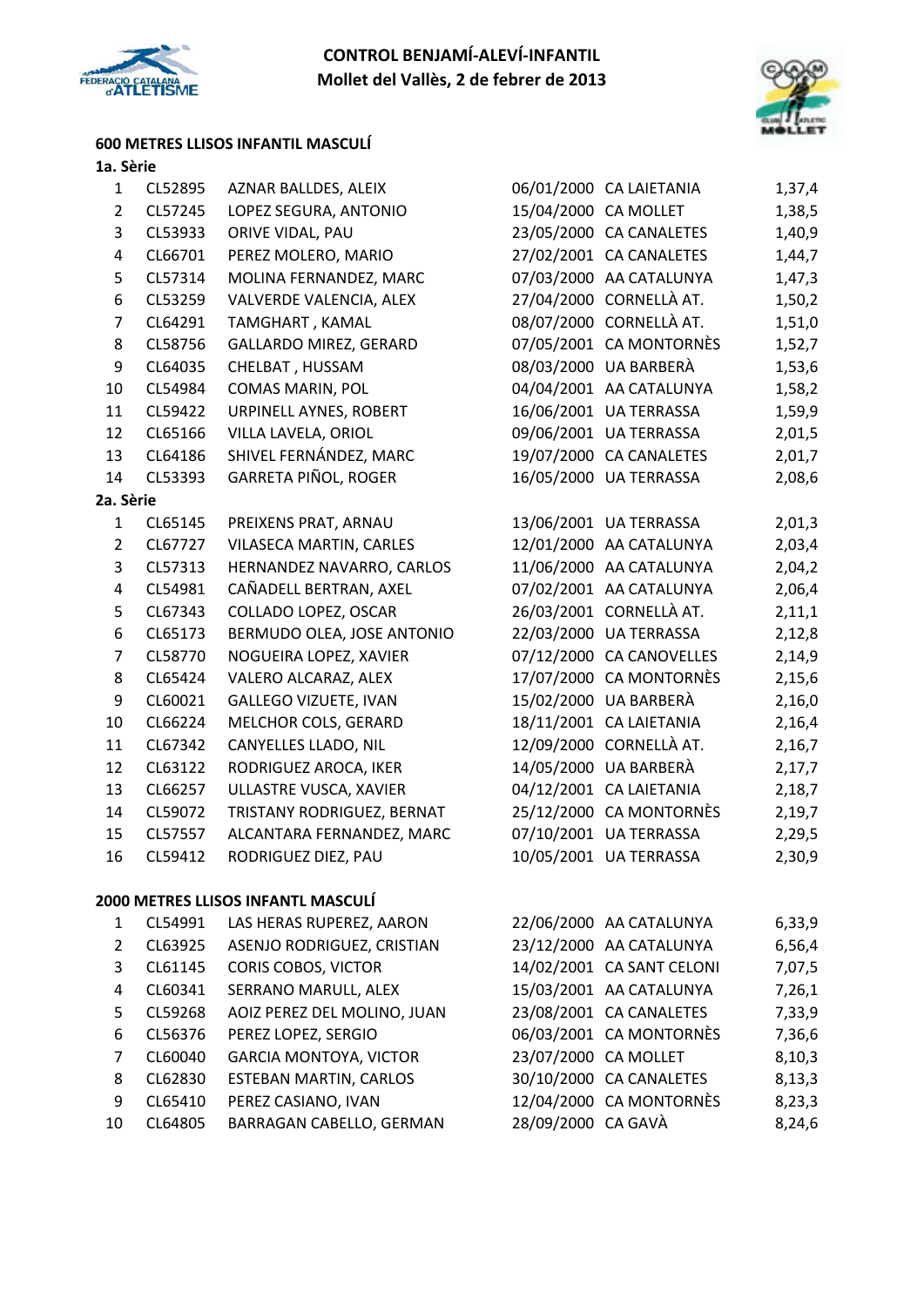



### **3000 METRES MARXA INFANTIL‐CADET MASCULÍ**

| 1                       | CT21210                           | CERRO GUDIÑO, KEVIN            |                      | 06/05/1998 CORNELLÀ AT.       | 14,52,1     |
|-------------------------|-----------------------------------|--------------------------------|----------------------|-------------------------------|-------------|
| $\overline{2}$          | PUEYO ARTERO, JOAQUIM<br>CL56721  |                                |                      | 20/03/2000 ISS - L'HOSPITALET | 15,16,5     |
| 3                       | CT19153                           | BOCOS NAVARRO, DANIEL          |                      | 01/06/1998 ISS - L'HOSPITALET | 15,28,4     |
| 4                       | CL54990<br>JIMENEZ ISABAL, DANIEL |                                |                      | 19/05/2000 AA CATALUNYA       | 16,08,9     |
| 5                       | CT21212<br>PI PORTET, MAX         |                                |                      | 22/12/1998 CA CALELLA         | 16,27,5     |
| 6                       | CL57158                           | VERA MASSANA, RUBEN            |                      | 27/08/1999 CORNELLÀ AT.       | 17,05,2     |
| $\overline{7}$          | CL57153                           | SANCHEZ NOVENSA, JOEL          |                      | 06/07/2000 CORNELLÀ AT.       | 17,20,0     |
| 8                       | CL57577                           | <b>GUTIERREZ ORTEGA, ALEX</b>  |                      | 17/10/2001 UA TERRASSA        | 18,05,9     |
| 9                       | CL57204                           | ZAERA BUSCA, CARLES            |                      | 31/08/2000 CA LAIETANIA       | 18,55,7     |
| 10                      | CL55552                           | LUMBRERAS NAVARRO, CARLES      |                      | 10/10/2001 CE PENEDÈS         | 20,41,6     |
| 11                      | CL54753                           | ORIOL SENGARIZ, NICOLAS        |                      | 26/06/2001 CA NOU BARRIS      | 20,59,3     |
|                         |                                   | SALT D'ALÇADA INFANTIL MASCULÍ |                      |                               |             |
| $\mathbf{1}$            | CL53397                           | AGUILERA CABELLO, ANDRES       |                      | 16/01/2000 UA TERRASSA        | 1,46        |
| $\overline{2}$          | CL65649                           | <b>GARCIA GARCIA, MIGUEL</b>   |                      | 06/09/2000 CORNELLÀ AT.       | 1,40        |
| 3                       | CL53164                           | PEREZ GARRIDO, SERGIO          | 05/01/2000 CA GAVÀ   |                               | 1,40        |
| $\overline{\mathbf{4}}$ | CL56199                           | ESTEBAN AUDINA, ALBERT         | 13/07/2001 CA GAVÀ   |                               | 1,35        |
| 5                       | CL56372                           | MORET MARTINEZ, IÑAKI          |                      | 05/06/2001 CA MONTORNÈS       | 1,35        |
| 6                       | CL54990                           | JIMENEZ ISABAL, DANIEL         |                      | 19/05/2000 AA CATALUNYA       | 1,30        |
|                         | CL64291                           | TAMGHART, KAMAL                |                      | 08/07/2000 CORNELLÀ AT.       | 1,20        |
|                         | CL57115                           | SANTAFE PAGA, ELOI             |                      | 16/02/2001 MUNTANYENC S.CUGA  | 1,30        |
|                         | CL67382                           | TOMEY CEBOLLERO, MARC          |                      | 28/02/2000 MUNTANYENC S.CUGA  | 1,30        |
| 9                       | CL57314                           | MOLINA FERNANDEZ, MARC         |                      | 07/03/2000 AA CATALUNYA       | 1,30        |
| 10                      | CL60341                           | SERRANO MARULL, ALEX           |                      | 15/03/2001 AA CATALUNYA       | 1,30        |
|                         | CL54991                           | LAS HERAS RUPEREZ, AARON       |                      | 22/06/2000 AA CATALUNYA       | 1,30        |
| 12                      | CL59268                           | AOIZ PEREZ DEL MOLINO, JUAN    |                      | 23/08/2001 CA CANALETES       | 1,25        |
| 13                      | CL53051                           | <b>TORNER CABOT, SERGI</b>     |                      | 10/07/2000 CA NOU BARRIS      | 1,25        |
| 13                      | CL61145                           | CORIS COBOS, VICTOR            |                      | 14/02/2001 CA SANT CELONI     | 1,25        |
| 15                      | CL57313                           | HERNANDEZ NAVARRO, CARLOS      |                      | 11/06/2000 AA CATALUNYA       | 1,20        |
| 15                      | CL66187                           | VALDANZO RUANO, IVAN           |                      | 19/09/2000 U COLOMENCA AT.    | 1,20        |
| 15                      | CL65994                           | <b>BOURKHIS, ABDELBADIA</b>    |                      | 04/09/2000 U COLOMENCA AT.    | 1,20        |
| 15                      | CL60047                           | MULERO MATOS, QUIM             | 25/09/2001 CA MOLLET |                               | 1,20        |
| 19                      | CL56358                           | FERRON MARTINEZ, ISRAEL        |                      | 24/03/2001 CA MONTORNÈS       | 1,25        |
| 20                      | CL56371                           | MOLINA FERNANDEZ, RUBEN        |                      | 29/10/2001 CA MONTORNÈS       | 1,20        |
|                         | CL59072                           | TRISTANY RODRIGUEZ, BERNAT     |                      | 25/12/2000 CA MONTORNÈS       | <b>NULS</b> |
|                         | CL63925                           | ASENJO RODRIGUEZ, CRISTIAN     |                      | 23/12/2000 AA CATALUNYA       | <b>NULS</b> |
|                         | CL66701                           | PEREZ MOLERO, MARIO            |                      | 27/02/2001 CA CANALETES       | <b>NULS</b> |
|                         | CL57563                           | AVELLANEDA TORRES, VICTOR      |                      | 17/07/2001 UA TERRASSA        | <b>NULS</b> |
|                         | CL65424                           | VALERO ALCARAZ, ALEX           |                      | 17/07/2000 CA MONTORNÈS       | <b>NULS</b> |
|                         | CL59422                           | URPINELL AYNES, ROBERT         |                      | 16/06/2001 UA TERRASSA        | <b>NULS</b> |
|                         | CL67343                           | COLLADO LOPEZ, OSCAR           |                      | 26/03/2001 CORNELLÀ AT.       | <b>NULS</b> |
|                         | CL67342                           | CANYELLES LLADO, NIL           |                      | 12/09/2000 CORNELLÀ AT.       | <b>NULS</b> |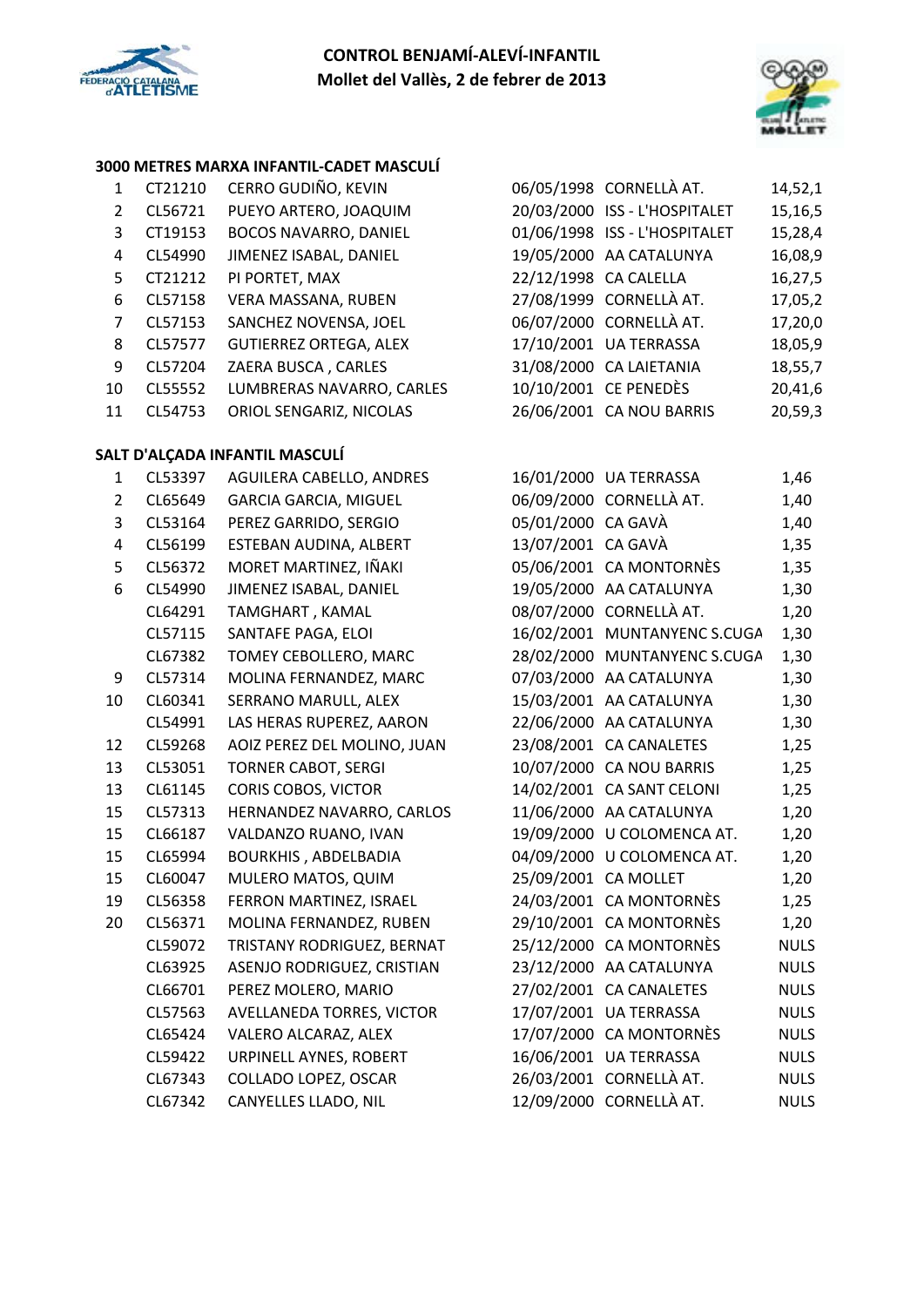



### **TRIPLE SALT INFANTIL MASCULÍ**

| 1              | CL54460 | BARRUBES MASIP, XAVIER        |                    | 23/04/2000 CA CANALETES      | 9,82 |
|----------------|---------|-------------------------------|--------------------|------------------------------|------|
| $\overline{2}$ | CL53397 | AGUILERA CABELLO, ANDRES      |                    | 16/01/2000 UA TERRASSA       | 9,72 |
| 3              | CL59422 | URPINELL AYNES, ROBERT        |                    | 16/06/2001 UA TERRASSA       | 9,66 |
| 4              | CL60423 | RAMOS GANDIA, HECTOR          |                    | 09/03/2000 CA IGUALADA       | 9,58 |
| 5              | CL53164 | PEREZ GARRIDO, SERGIO         | 05/01/2000 CA GAVÀ |                              | 9,37 |
| 6              | CL65649 | <b>GARCIA GARCIA, MIGUEL</b>  |                    | 06/09/2000 CORNELLÀ AT.      | 9,08 |
| 7              | CL66701 | PEREZ MOLERO, MARIO           |                    | 27/02/2001 CA CANALETES      | 9,03 |
| 8              | CL53259 | VALVERDE VALENCIA, ALEX       |                    | 27/04/2000 CORNELLÀ AT.      | 8,96 |
| 9              | CL59268 | AOIZ PEREZ DEL MOLINO, JUAN   |                    | 23/08/2001 CA CANALETES      | 8,81 |
| 10             | CL57115 | SANTAFE PAGA, ELOI            |                    | 16/02/2001 MUNTANYENC S.CUGA | 8,73 |
| 11             | CL56372 | MORET MARTINEZ, IÑAKI         |                    | 05/06/2001 CA MONTORNÈS      | 8,69 |
| 12             | CL67382 | TOMEY CEBOLLERO, MARC         |                    | 28/02/2000 MUNTANYENC S.CUGA | 8,59 |
| 13             | CL58756 | <b>GALLARDO MIREZ, GERARD</b> |                    | 07/05/2001 CA MONTORNÈS      | 8,49 |
| 14             | CL53933 | ORIVE VIDAL, PAU              |                    | 23/05/2000 CA CANALETES      | 8,49 |
| 15             | CL60341 | SERRANO MARULL, ALEX          |                    | 15/03/2001 AA CATALUNYA      | 8,45 |
| 16             | CL66187 | VALDANZO RUANO, IVAN          |                    | 19/09/2000 U COLOMENCA AT.   | 8,15 |
| 17             | CL56376 | PEREZ LOPEZ, SERGIO           |                    | 06/03/2001 CA MONTORNÈS      | 7,97 |
| 18             | CL58770 | NOGUEIRA LOPEZ, XAVIER        |                    | 07/12/2000 CA CANOVELLES     | 7,84 |
| 19             | CL56358 | FERRON MARTINEZ, ISRAEL       |                    | 24/03/2001 CA MONTORNÈS      | 7,61 |
| 20             | CL62126 | SANCHIS CORTES, RAFAEL        | 06/11/2001 CA GAVÀ |                              | 7,56 |
| 21             | CL65994 | <b>BOURKHIS, ABDELBADIA</b>   |                    | 04/09/2000 U COLOMENCA AT.   | 7,28 |
| 22             | CL64291 | TAMGHART, KAMAL               |                    | 08/07/2000 CORNELLÀ AT.      | 7,28 |
| 23             | CL66257 | ULLASTRE VUSCA, XAVIER        |                    | 04/12/2001 CA LAIETANIA      | 7,23 |
|                | CL57314 | MOLINA FERNANDEZ, MARC        |                    | 07/03/2000 AA CATALUNYA      | NUL: |

| 23/04/2000 | <b>CA CANALETES</b>      | 9,82 |
|------------|--------------------------|------|
| 16/01/2000 | <b>UA TERRASSA</b>       | 9,72 |
| 16/06/2001 | <b>UA TERRASSA</b>       | 9,66 |
| 09/03/2000 | CA IGUALADA              | 9,58 |
| 05/01/2000 | CA GAVÀ                  | 9,37 |
| 06/09/2000 | CORNELLÀ AT.             | 9,08 |
| 27/02/2001 | <b>CA CANALETES</b>      | 9,03 |
| 27/04/2000 | CORNELLÀ AT.             | 8,96 |
| 23/08/2001 | <b>CA CANALETES</b>      | 8,81 |
| 16/02/2001 | <b>MUNTANYENC S.CUGA</b> | 8,73 |
| 05/06/2001 | <b>CA MONTORNÈS</b>      | 8,69 |
| 28/02/2000 | <b>MUNTANYENC S.CUGA</b> | 8,59 |
| 07/05/2001 | <b>CA MONTORNÈS</b>      | 8,49 |
| 23/05/2000 | <b>CA CANALETES</b>      | 8,49 |
| 15/03/2001 | AA CATALUNYA             | 8,45 |
| 19/09/2000 | U COLOMENCA AT.          | 8,15 |
| 06/03/2001 | <b>CA MONTORNÈS</b>      | 7,97 |
| 07/12/2000 | <b>CA CANOVELLES</b>     | 7,84 |
| 24/03/2001 | CA MONTORNÈS             | 7,61 |
| 06/11/2001 | CA GAVÀ                  | 7,56 |
| 04/09/2000 | U COLOMENCA AT.          | 7,28 |
| 08/07/2000 | CORNELLÀ AT.             | 7,28 |
| 04/12/2001 | <b>CA LAIETANIA</b>      | 7,23 |
| 07/03/2000 | AA CATALUNYA             | NULS |